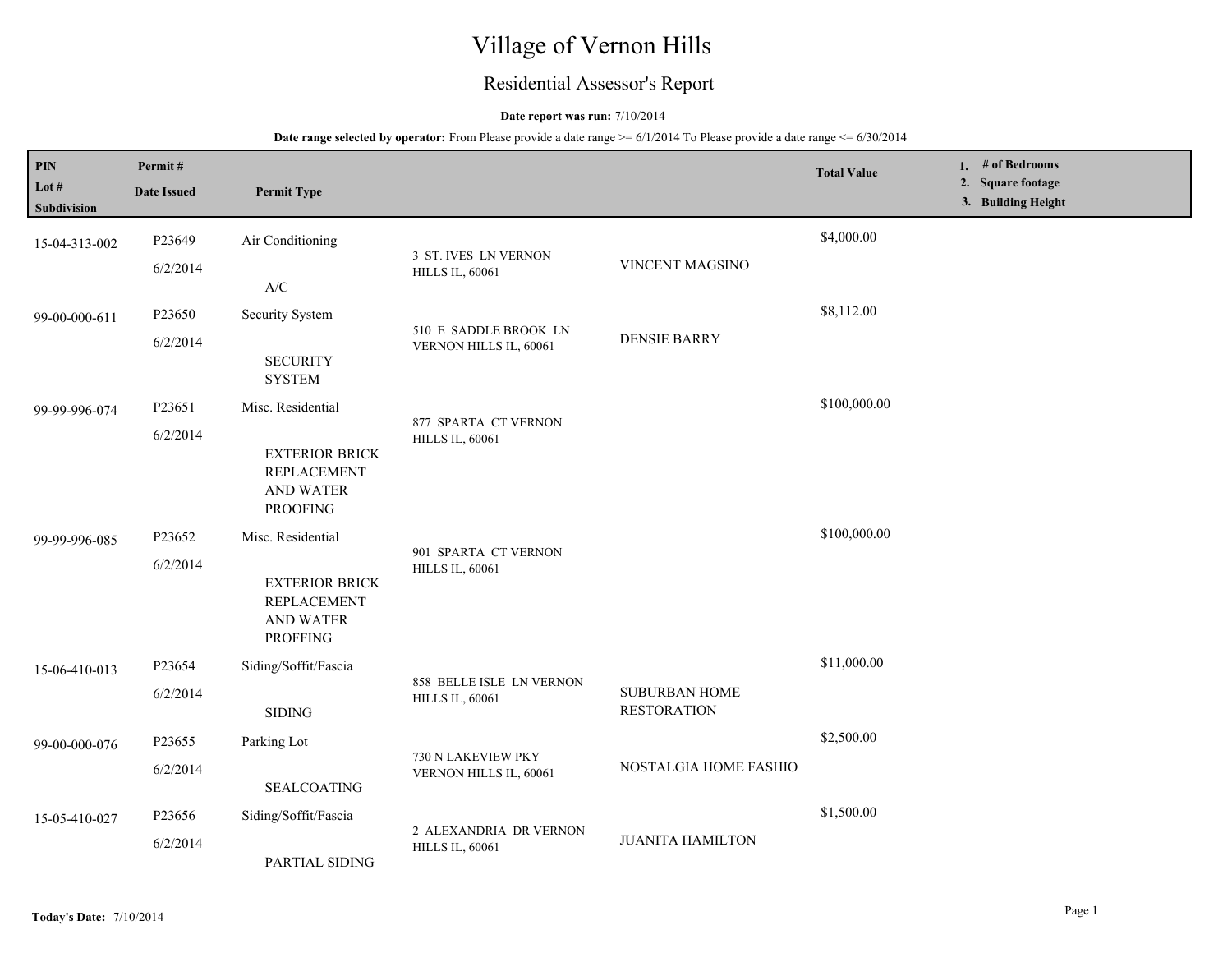| PIN<br>Lot $#$<br>Subdivision                 | Permit#<br><b>Date Issued</b> | <b>Permit Type</b>                                                                       |                                                    |                                                  | <b>Total Value</b> | 1. $#$ of Bedrooms<br>2. Square footage<br>3. Building Height |
|-----------------------------------------------|-------------------------------|------------------------------------------------------------------------------------------|----------------------------------------------------|--------------------------------------------------|--------------------|---------------------------------------------------------------|
| 15-08-207-020                                 | P23657<br>6/2/2014            | Fence<br><b>FENCE</b>                                                                    | 45 MANCHESTER LN<br>VERNON HILLS IL, 60061         | <b>AZTEC FENCE</b>                               | \$2,000.00         | 3.4.00                                                        |
| 99-00-000-074                                 | P23659<br>6/3/2014            | Water Heater<br><b>WATER HEATER</b>                                                      | 504 SUTCLIFFE CIR VERNON<br><b>HILLS IL, 60061</b> | KATIE DINGMAN                                    | \$1,200.00         |                                                               |
| 99-99-999-456<br>50<br><b>GREGG'S LANDING</b> | P23660<br>6/3/2014            | Patio<br>Sidewalk<br><b>REAR PAVER</b><br>PATIO, FRONT<br>PAVER WALK AND<br><b>STOOP</b> | 1616 N HAIG POINT LN<br>VERNON HILLS IL, 60061     | 17<br>50<br>LEIBFORTH LANDSCAPE IN               | \$10,500.00        |                                                               |
| 15-06-410-020                                 | P23661<br>6/3/2014            | Re-Roofing<br><b>REROOF</b>                                                              | 864 MARQUETTE CT<br>VERNON HILLS IL, 60061         | MCMAHON SERVICES &<br>CONSTRUCTION (LTD)         | \$8,448.00         |                                                               |
| 15-09-105-012                                 | P23663<br>6/3/2014            | Siding/Soffit/Fascia<br><b>SIDING</b>                                                    | 351 S STONE FENCE RD<br>VERNON HILLS IL, 60061     | <b>BMD EUROCRAFT</b>                             | \$17,600.00        |                                                               |
| 99-99-100-779<br><b>RIVERA ESTATES</b>        | P23664<br>6/3/2014            | Security System<br><b>SECURITY</b><br><b>SYSTEM</b>                                      | 1950 N LAKE CHARLES DR<br>VERNON HILLS IL, 60061   | $18\,$<br>$\mathbf{1}$<br>ADT SECURITY SERVICES, | \$2,061.00         |                                                               |
| 15-08-218-007                                 | P23665<br>6/3/2014            | Re-Roofing<br><b>REROOF</b>                                                              | 270 S SOUTHGATE DR<br>VERNON HILLS IL, 60061       | <b>SARGON CONSTRUCTION C</b>                     | \$7,850.00         |                                                               |
| 15-04-305-021                                 | P23666<br>6/3/2014            | Re-Roofing<br><b>REROOF</b>                                                              | 101 AUSTIN CT VERNON<br><b>HILLS IL, 60061</b>     | <b>SARGON CONSTRUCTION C</b>                     | \$8,321.00         |                                                               |
| 15-08-214-015                                 | P23668<br>6/3/2014            | Furnace<br><b>FURNACE</b>                                                                | 312 SUTCLIFFE CIR VERNON<br><b>HILLS IL, 60061</b> | PRO TEMP OF ILLINOIS, INC                        | \$6,030.00         |                                                               |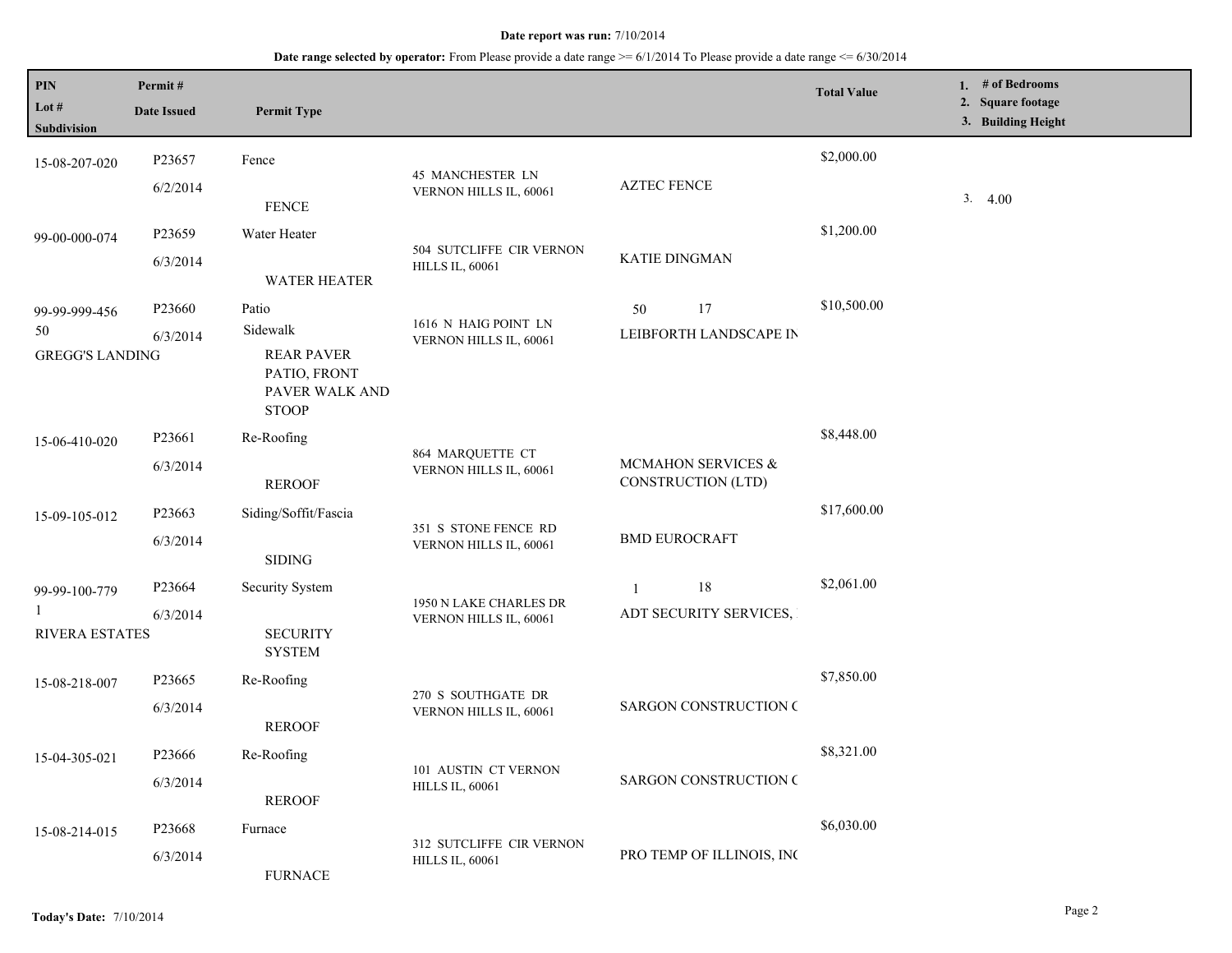| 3. Building Height<br>Subdivision<br>\$7,800.00<br>P23669<br>Re-Roofing<br>15-06-407-034<br><b>6 N FIORE PKWY VERNON</b><br>VERTEX CONSTRUCTION<br>6/4/2014<br><b>HILLS IL, 60061</b><br><b>REROOF</b><br>\$5,715.00<br>Misc. Residential<br>P23672<br>15-04-305-025<br>109 AUSTIN CT VERNON<br>ABSOLUTE CONSTRUCTION<br>6/4/2014<br><b>HILLS IL, 60061</b><br><b>BATHROOM</b> |  |
|--------------------------------------------------------------------------------------------------------------------------------------------------------------------------------------------------------------------------------------------------------------------------------------------------------------------------------------------------------------------------------|--|
|                                                                                                                                                                                                                                                                                                                                                                                |  |
|                                                                                                                                                                                                                                                                                                                                                                                |  |
|                                                                                                                                                                                                                                                                                                                                                                                |  |
|                                                                                                                                                                                                                                                                                                                                                                                |  |
|                                                                                                                                                                                                                                                                                                                                                                                |  |
|                                                                                                                                                                                                                                                                                                                                                                                |  |
|                                                                                                                                                                                                                                                                                                                                                                                |  |
| <b>UPDATE</b>                                                                                                                                                                                                                                                                                                                                                                  |  |
| \$5,900.00<br>P23673<br>Re-Roofing                                                                                                                                                                                                                                                                                                                                             |  |
| 15-06-414-004<br>135 N ROYAL OAK DR                                                                                                                                                                                                                                                                                                                                            |  |
| DANIEL'S HOME REMODEL<br>6/4/2014<br>VERNON HILLS IL, 60061<br><b>REROOF</b>                                                                                                                                                                                                                                                                                                   |  |
| \$12,000.00                                                                                                                                                                                                                                                                                                                                                                    |  |
| P23674<br>Re-Roofing<br>15-06-415-012<br>67 N SOUTHFIELD DR                                                                                                                                                                                                                                                                                                                    |  |
| Siding<br><b>INTERIORS &amp; EXTERIOR</b><br>6/4/2014<br>VERNON HILLS IL, 60061                                                                                                                                                                                                                                                                                                |  |
| RESTORATION CORPORATI<br>REROOFING &                                                                                                                                                                                                                                                                                                                                           |  |
| <b>SIDING</b>                                                                                                                                                                                                                                                                                                                                                                  |  |
| \$13,500.00<br>P23675<br>Re-Roofing<br>15-09-110-016<br>61 S BROOK HILL LN                                                                                                                                                                                                                                                                                                     |  |
| Siding<br>6/4/2014<br>VERNON HILLS IL, 60061                                                                                                                                                                                                                                                                                                                                   |  |
| REROOFING &                                                                                                                                                                                                                                                                                                                                                                    |  |
| $\operatorname{SIDING}$                                                                                                                                                                                                                                                                                                                                                        |  |
| \$6,761.00<br>P <sub>23676</sub><br>Re-Roofing<br>15-05-420-003<br>215 AUGUSTA DR VERNON                                                                                                                                                                                                                                                                                       |  |
| SENTRY RESTORATIONS, II<br>6/4/2014<br><b>HILLS IL, 60061</b>                                                                                                                                                                                                                                                                                                                  |  |
| (LTD)<br><b>REROOFING</b>                                                                                                                                                                                                                                                                                                                                                      |  |
| \$4,279.00<br>P23677<br>Siding/Soffit/Fascia<br>15-05-420-003                                                                                                                                                                                                                                                                                                                  |  |
| 215 AUGUSTA DR VERNON<br>SENTRY RESTORATIONS, II<br>6/4/2014<br><b>HILLS IL, 60061</b>                                                                                                                                                                                                                                                                                         |  |
| (LTD)<br>$\operatorname{SIDING}$                                                                                                                                                                                                                                                                                                                                               |  |
| \$5,051.00<br>P23678<br>Siding/Soffit/Fascia<br>15-08-202-026                                                                                                                                                                                                                                                                                                                  |  |
| 104 DICKINSON CT VERNON<br>SENTRY RESTORATIONS, II                                                                                                                                                                                                                                                                                                                             |  |
| 6/4/2014<br><b>HILLS IL, 60061</b><br>(LTD)<br><b>SIDING</b>                                                                                                                                                                                                                                                                                                                   |  |
| \$5,066.00                                                                                                                                                                                                                                                                                                                                                                     |  |
| P <sub>23679</sub><br>Re-Roofing<br>15-04-304-004<br>13 EDGEWOOD RD VERNON                                                                                                                                                                                                                                                                                                     |  |
| SENTRY RESTORATIONS, II<br>6/4/2014<br><b>HILLS IL, 60061</b><br>(LTD)<br><b>REROOFING</b>                                                                                                                                                                                                                                                                                     |  |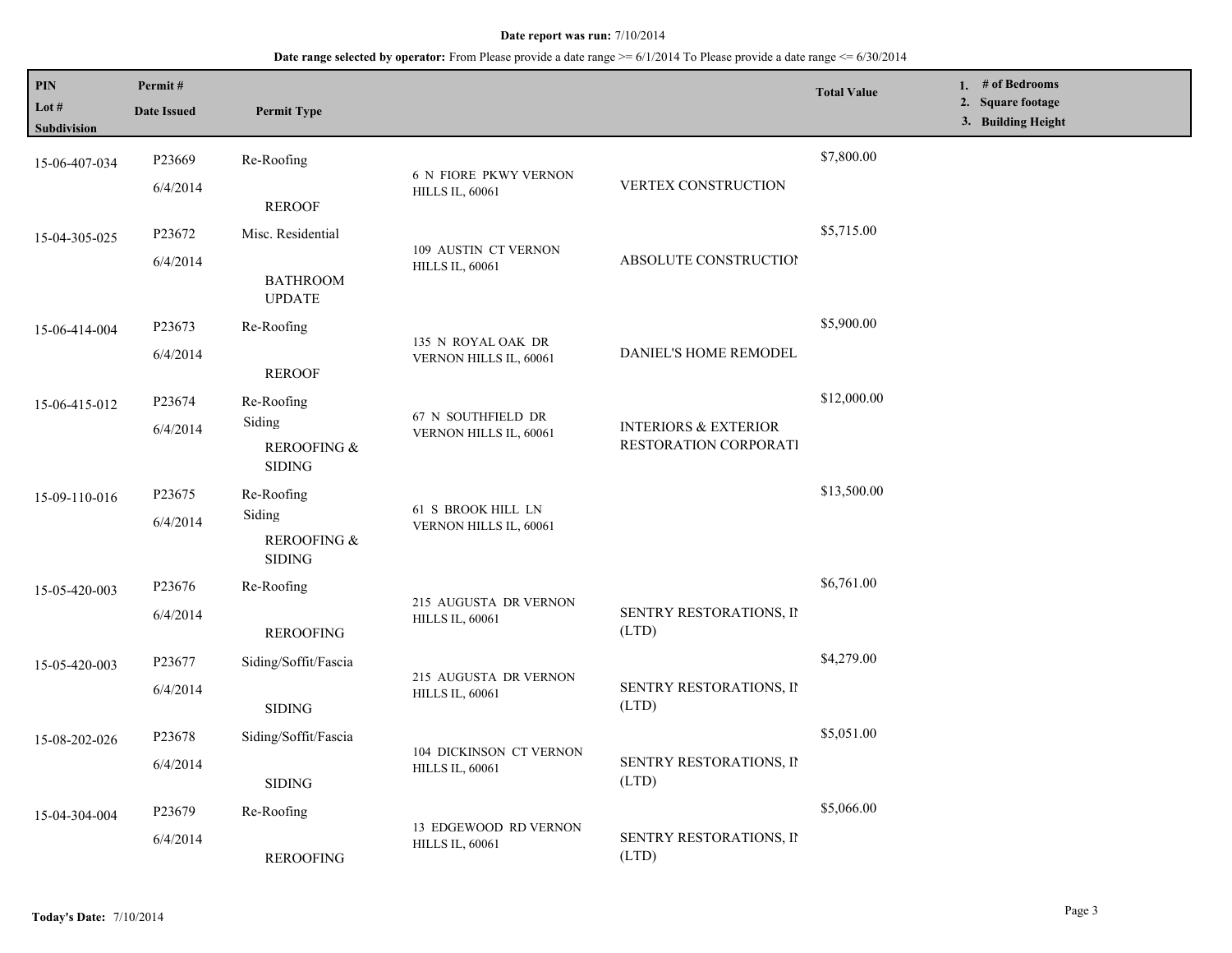| PIN<br>Lot #<br>Subdivision | Permit#<br><b>Date Issued</b> | <b>Permit Type</b>                                                                                                                          |                                                 |                                                 | <b>Total Value</b> | 1. # of Bedrooms<br>2. Square footage<br>3. Building Height |
|-----------------------------|-------------------------------|---------------------------------------------------------------------------------------------------------------------------------------------|-------------------------------------------------|-------------------------------------------------|--------------------|-------------------------------------------------------------|
| 15-04-105-004               | P23682<br>6/5/2014            | Siding/Soffit/Fascia                                                                                                                        | 7 WARRINGTON RD<br>VERNON HILLS IL, 60061       | TOMASZ SIEMIENIAK                               | \$12,900.00        |                                                             |
|                             |                               | <b>SIDING</b><br>P23681 SHOULD<br><b>HAVE BEEN</b><br><b>VOIDED AND</b><br><b>INSTEAD IT WAS</b><br>DELETED. THIS<br>P23682 REPLACES<br>IT. |                                                 |                                                 |                    |                                                             |
| 15-04-305-024               | P23683<br>6/5/2014            | Re-Roofing<br><b>RE-ROOF</b>                                                                                                                | 107 AUSTIN CT VERNON<br><b>HILLS IL, 60061</b>  | ALBERS EXTERIORS                                | \$9,893.00         |                                                             |
| 15-08-203-004               | P23684                        | Re-Roofing                                                                                                                                  |                                                 |                                                 | \$16,533.00        |                                                             |
|                             | 6/5/2014                      | <b>RE-ROOF</b>                                                                                                                              | 33 MONTEREY DR VERNON<br><b>HILLS IL, 60061</b> | <b>ALBERS EXTERIORS</b>                         |                    |                                                             |
| 15-04-305-018               | P23685                        | Re-Roofing                                                                                                                                  | 104 AUSTIN CT VERNON                            |                                                 | \$8,440.00         |                                                             |
|                             | 6/5/2014                      | <b>RE-ROOF</b>                                                                                                                              | <b>HILLS IL, 60061</b>                          | <b>ALBERS EXTERIORS</b>                         |                    |                                                             |
| 15-09-107-013               | P23686                        | Re-Roofing                                                                                                                                  | 96 S BROOK HILL LN                              |                                                 | \$11,250.00        |                                                             |
|                             | 6/5/2014                      | RE-ROOF                                                                                                                                     | VERNON HILLS IL, 60061                          | COUNTRYSIDE ROOFING SI<br>& WINDOWS (UNLTD)     |                    |                                                             |
| 15-06-403-020               | P23688                        | Fence                                                                                                                                       | 1124 W WARREN LN                                |                                                 | \$2,835.00         |                                                             |
|                             | 6/5/2014                      | <b>FENCE</b>                                                                                                                                | VERNON HILLS IL, 60061                          | <b>STEVEN E LOERCH</b>                          |                    | 3.4.00                                                      |
| 15-09-103-039               | P23689                        | Re-Roofing                                                                                                                                  | 130 MIDWAY LN VERNON                            |                                                 | \$6,185.00         |                                                             |
|                             | 6/5/2014                      | RE-ROOF                                                                                                                                     | <b>HILLS IL, 60061</b>                          | DONALY ROOFING &<br><b>CONSTRUCTION COMPANY</b> |                    |                                                             |
| 15-06-404-003               | P23690                        | Fence                                                                                                                                       | 1123 W WARREN LN                                |                                                 | \$1,830.00         |                                                             |
|                             | 6/5/2014                      | REPLACE FENCE                                                                                                                               | VERNON HILLS IL, 60061                          | ALEX BEZBORADKO                                 |                    |                                                             |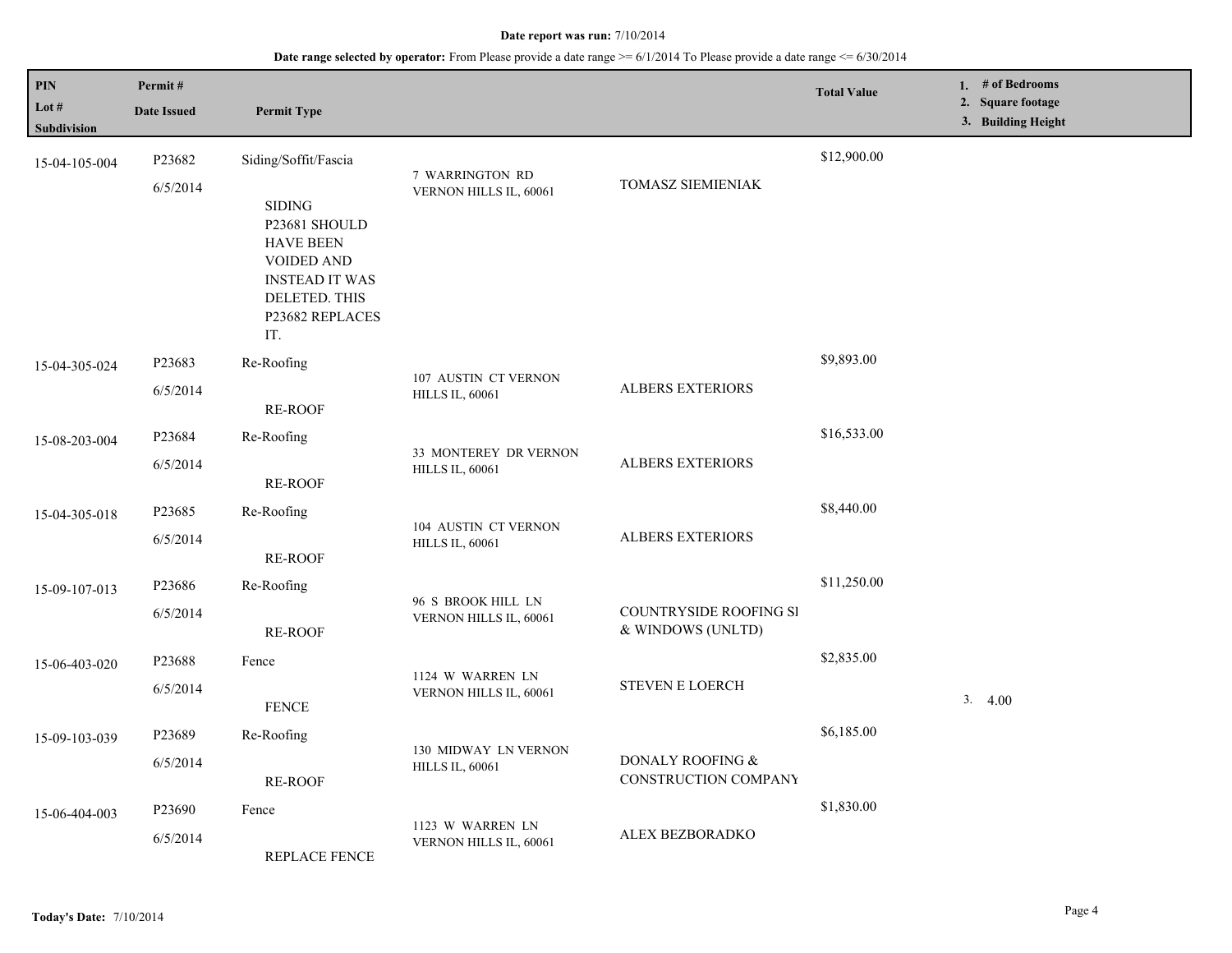| PIN<br>Lot #<br>Subdivision                | Permit#<br><b>Date Issued</b> | <b>Permit Type</b>                                                                      |                                                |                                   | <b>Total Value</b> | 1. $#$ of Bedrooms<br>2. Square footage<br>3. Building Height |
|--------------------------------------------|-------------------------------|-----------------------------------------------------------------------------------------|------------------------------------------------|-----------------------------------|--------------------|---------------------------------------------------------------|
| 15-08-106-023                              | P23691<br>6/5/2014            | Misc. Residential<br>9X11 ALUMINUM<br><b>COVER OVER</b><br><b>EXISTING DECK</b>         | 724 CHERRY VALLEY RD<br>VERNON HILLS IL, 60061 | KRISTA J SETTLES                  | \$8,892.00         |                                                               |
| 15-05-413-016                              | P23692<br>6/6/2014            | Shed<br>REPLACE SHED                                                                    | 202 MYSTIC PL VERNON<br><b>HILLS IL, 60061</b> | <b>ROB COWAN</b>                  | \$1,200.00         | 3. 103.00                                                     |
| 99-99-101-077<br>$2 - 1$<br>BLDG 2, UNIT 1 | P23695<br>6/6/2014            | Multi-Family New<br><b>MODEL C: 3 BR, 2.5</b><br><b>BATH TH DUPLEX</b>                  | 1003 GREEN MEADOW<br>VERNON HILLS IL, 60061    | $2 - 1$<br>NORTH SHORE PROPERTY I | \$125,000.00       | 3.0<br>2,526.00<br>2.<br>3. 28.00                             |
| 99-99-101-078<br>$2 - 2$<br>BLDG 2, UNIT 2 | P23696<br>6/6/2014            | Multi-Family New<br>MODEL C: 3 BR, 2.5<br>BATH, TH DUPLEX                               | 1001 GREEN MEADOW<br>VERNON HILLS IL, 60061    | $2 - 2$<br>NORTH SHORE PROPERTY I | \$125,000.00       | 3.0<br>2. 2,526.00<br>3. 28.00                                |
| 99-99-101-083<br>$4-1$<br>BLDG 4, UNIT 1   | P23697<br>6/6/2014            | Multi-Family New<br><b>MODEL A: 3 BR, 2.5</b><br>BATH TH DUPLEX,<br>SIDE LOAD<br>GARAGE | 1000 GREEN MEADOW<br>VERNON HILLS IL, 60061    | $4 - 1$<br>NORTH SHORE PROPERTY I | \$125,000.00       | 3.0<br>$2. \quad 2,245.00$<br>3.<br>28.00                     |
| 99-99-101-084<br>$4 - 2$<br>BLDG 4, UNIT 2 | P23698<br>6/6/2014            | Multi-Family New<br>MODEL B 3 BR, 2.5<br><b>BATH TH DUPLEX</b>                          | 1002 GREEN MEADOW<br>VERNON HILLS IL, 60061    | $4 - 2$<br>NORTH SHORE PROPERTY I | \$125,000.00       | 3.0<br>1,935.00<br>2.<br>3. 28.00                             |
| 99-99-101-085<br>$4 - 3$<br>BLDG 4, UNIT 3 | P23699<br>6/6/2014            | Multi-Family New<br>MODEL B: $3$ BR, $2.5$<br><b>BATH TH</b>                            | 1004 GREEN MEADOW<br>VERNON HILLS IL, 60061    | $4 - 3$<br>NORTH SHORE PROPERTY I | \$125,000.00       | 3.0<br>2. 1,935.00<br>3.<br>28.00                             |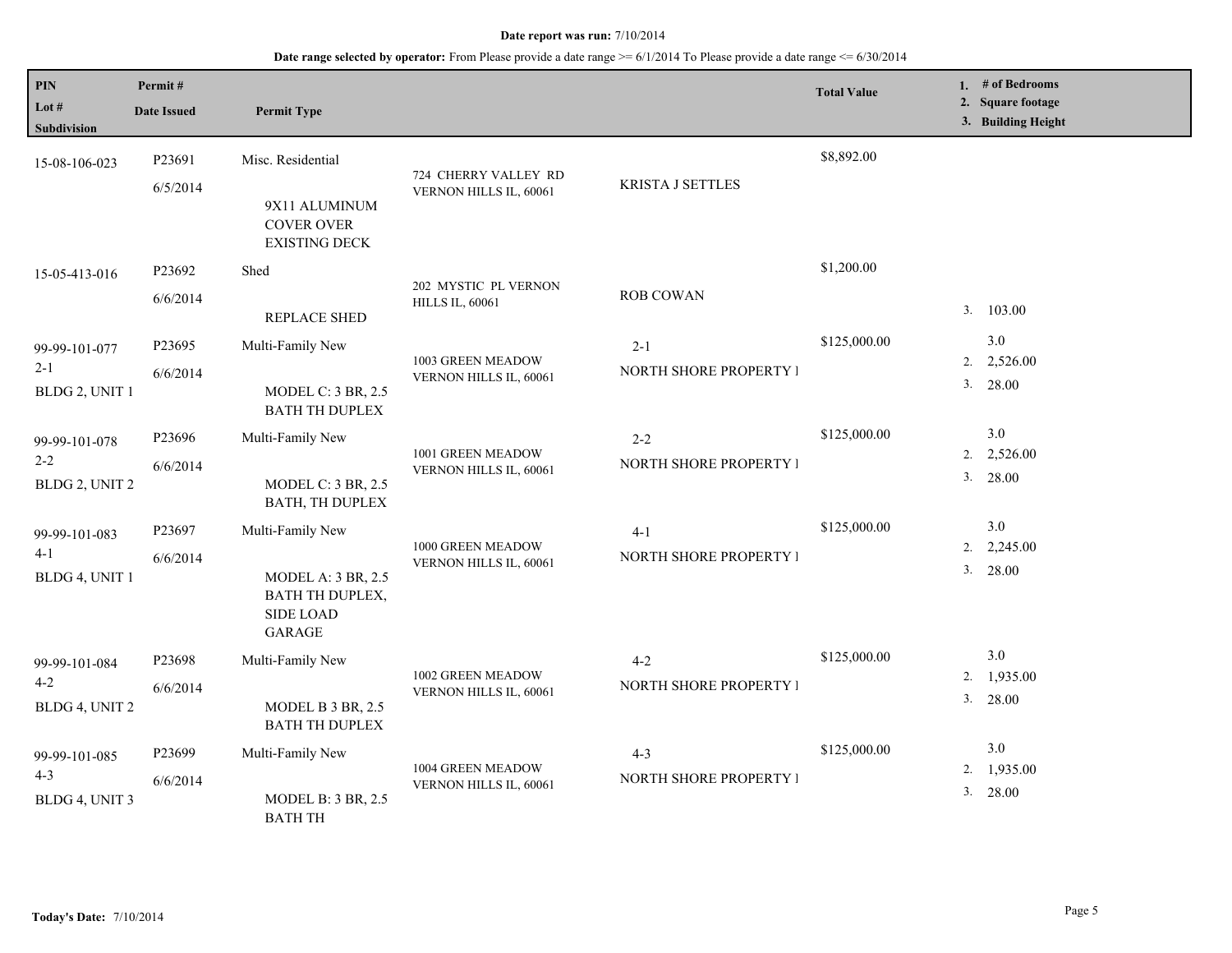| PIN<br>Lot #<br><b>Subdivision</b>                           | Permit#<br><b>Date Issued</b>  | <b>Permit Type</b>                                                                         |                                                 |                                                        | <b>Total Value</b> | 1. $#$ of Bedrooms<br>2. Square footage<br>3. Building Height |
|--------------------------------------------------------------|--------------------------------|--------------------------------------------------------------------------------------------|-------------------------------------------------|--------------------------------------------------------|--------------------|---------------------------------------------------------------|
| 99-99-101-086<br>$4 - 4$<br>BLDG 4, UNIT 4                   | P23700<br>6/6/2014             | Multi-Family New<br><b>MODEL A: 3BR, 2.5</b><br><b>BATH TH, SIDE</b><br><b>LOAD GARAGE</b> | 1006 GREEN MEADOW<br>VERNON HILLS IL, 60061     | $4 - 4$<br>NORTH SHORE PROPERTY I                      | \$125,000.00       | 3.0<br>2,245.00<br>2.<br>3.<br>28.00                          |
| 15-08-216-002                                                | P23701<br>6/6/2014             | Siding/Soffit/Fascia<br><b>SIDING ON FRONT</b><br><b>ONLY</b>                              | 343 CHESTERFIELD LN<br>VERNON HILLS IL, 60061   | C. LOMBARDO ROOFING &<br><b>GENERAL CARPENTRY (LT)</b> | \$2,600.00         |                                                               |
| 99-99-999-506<br>LOT <sub>21</sub><br><b>GREGG'S LANDING</b> | P <sub>23702</sub><br>6/6/2014 | Re-Roofing<br><b>REROOF</b>                                                                | 1564 N SKYLAR CT<br>VERNON HILLS IL, 60061      | LOT 21 17<br>ABC ROOFING & SIDING                      | \$8,911.00         |                                                               |
| 99-99-999-332<br>LOT <sub>22</sub><br><b>GREGG'S LANDING</b> | P <sub>23703</sub><br>6/6/2014 | Re-Roofing<br><b>REROOF</b>                                                                | 1572 N SKYLAR CT<br>VERNON HILLS IL, 60061      | LOT 22 17<br>ABC ROOFING & SIDING                      | \$10,387.00        |                                                               |
| 99-99-992-926                                                | P23704<br>6/6/2014             | Fence<br><b>FENCE</b>                                                                      | 288 E HURON ST VERNON<br><b>HILLS IL, 60061</b> | <b>DEREK ANDERSEN</b>                                  | \$4,350.00         |                                                               |
| 15-04-305-014                                                | P23705<br>6/6/2014             | Re-Roofing<br><b>REROOF</b>                                                                | 204 ABILENE LN VERNON<br><b>HILLS IL, 60061</b> | WILLIAMS ROOFING &<br><b>INSULATION (LTD)</b>          | \$4,900.00         |                                                               |
| 99-99-991-427                                                | P23706<br>6/6/2014             | Water Heater<br><b>WATER HEATER</b>                                                        | 1413 CLAIRMONT CT<br>VERNON HILLS IL, 60061     | <b>B. KIESGEN PLUMBING</b>                             | \$830.00           |                                                               |
| 15-04-303-066                                                | P23707<br>6/6/2014             | Patio<br><b>PATIO</b>                                                                      | 2 KESWICK LN VERNON<br><b>HILLS IL, 60061</b>   | ARCHITERRA INC.                                        | \$7,000.00         |                                                               |
| 99-99-991-395                                                | P <sub>23709</sub><br>6/9/2014 | Water Heater<br><b>WATER HEATER</b>                                                        | 1402 SUTTON CT VERNON<br><b>HILLS IL, 60061</b> | <b>CHRISTOPHER LARSEN</b>                              | \$1,000.00         |                                                               |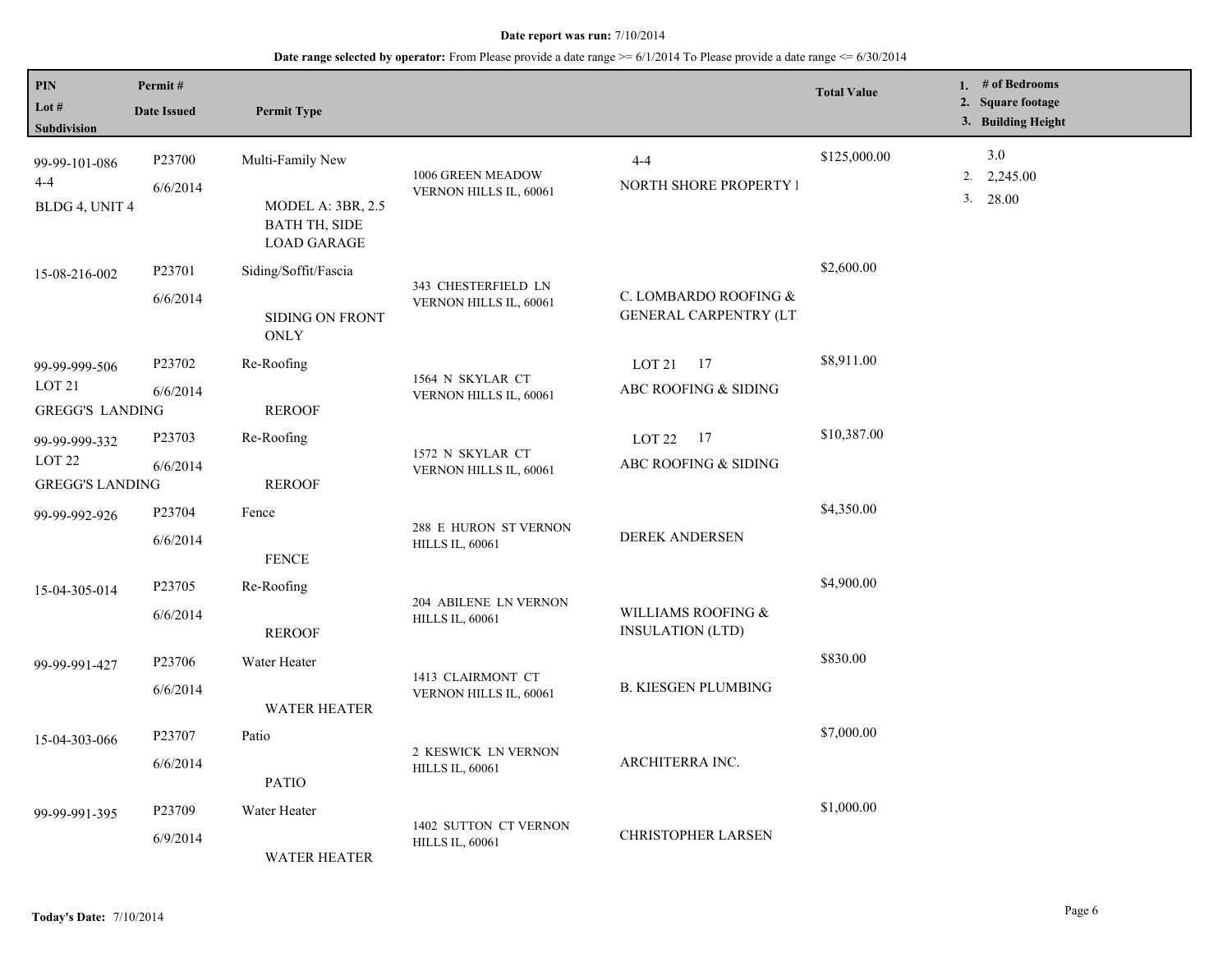| PIN<br>Lot $#$<br><b>Subdivision</b> | Permit#<br><b>Date Issued</b>   | <b>Permit Type</b>                                          |                                                  |                                                          | <b>Total Value</b> | 1. $#$ of Bedrooms<br>2. Square footage<br>3. Building Height |
|--------------------------------------|---------------------------------|-------------------------------------------------------------|--------------------------------------------------|----------------------------------------------------------|--------------------|---------------------------------------------------------------|
| 99-99-995-125                        | P23714<br>6/9/2014              | Driveway/Slab<br><b>DRIVEWAY AND</b>                        | 72 E DEPOT ST VERNON<br><b>HILLS IL, 60061</b>   | PREMIER PAVING INC                                       | \$4,725.00         |                                                               |
| 15-06-414-004                        | P23715<br>6/10/2014             | <b>STOOP</b><br>Siding/Soffit/Fascia<br><b>SIDING</b>       | 135 N ROYAL OAK DR<br>VERNON HILLS IL, 60061     | TOM & SUE LEWANDOSKI                                     | \$7,885.00         |                                                               |
| 15-04-312-015                        | P23716<br>6/10/2014             | Re-Roofing<br><b>REROOF</b>                                 | 2 BIRMINGHAM PL VERNON<br><b>HILLS IL, 60061</b> | ALOHA CONSTRUCTION IN                                    | \$4,115.00         |                                                               |
| 15-06-401-030                        | P23717<br>6/10/2014             | Re-Roofing<br><b>RE-ROOF</b>                                | 220 N SOUTHFIELD DR<br>VERNON HILLS IL, 60061    | ALOHA CONSTRUCTION IN                                    | \$5,510.00         |                                                               |
| 15-08-106-023                        | P <sub>23718</sub><br>6/10/2014 | Shed<br><b>SHED</b>                                         | 724 CHERRY VALLEY RD<br>VERNON HILLS IL, 60061   | <b>KRISTA J SETTLES</b>                                  | \$2,967.00         | 3.8.00                                                        |
| 15-06-401-004                        | P23719<br>6/10/2014             | Re-Roofing<br>Siding<br><b>RE-ROOF AND</b><br><b>SIDING</b> | 192 N SOUTHFIELD DR<br>VERNON HILLS IL, 60061    | <b>INTERIORS &amp; EXTERIOR</b><br>RESTORATION CORPORATI | \$12,750.00        |                                                               |
| 15-05-415-013                        | P23721<br>6/10/2014             | Re-Roofing<br><b>REROOF</b>                                 | 16 MONTGOMERY LN<br>VERNON HILLS IL, 60061       | <b>BOTTCHER ROOFING CO</b><br>(UNLTD)                    | \$10,754.00        |                                                               |
| 15-08-109-026                        | P23722<br>6/10/2014             | Re-Roofing<br><b>REROOFING</b>                              | 400 WESTMORELAND DR<br>VERNON HILLS IL, 60061    | <b>ADAN CAMPOS</b>                                       | \$3,900.00         |                                                               |
| 99-99-991-003                        | P23724<br>6/10/2014             | Air Conditioning<br>Furnance<br><b>AC/FURNACE</b>           | 1230 GEORGETOWN WAY<br>VERNON HILLS IL, 60061    | <b>ENVY HOME SERVICES</b>                                | \$9,993.52         |                                                               |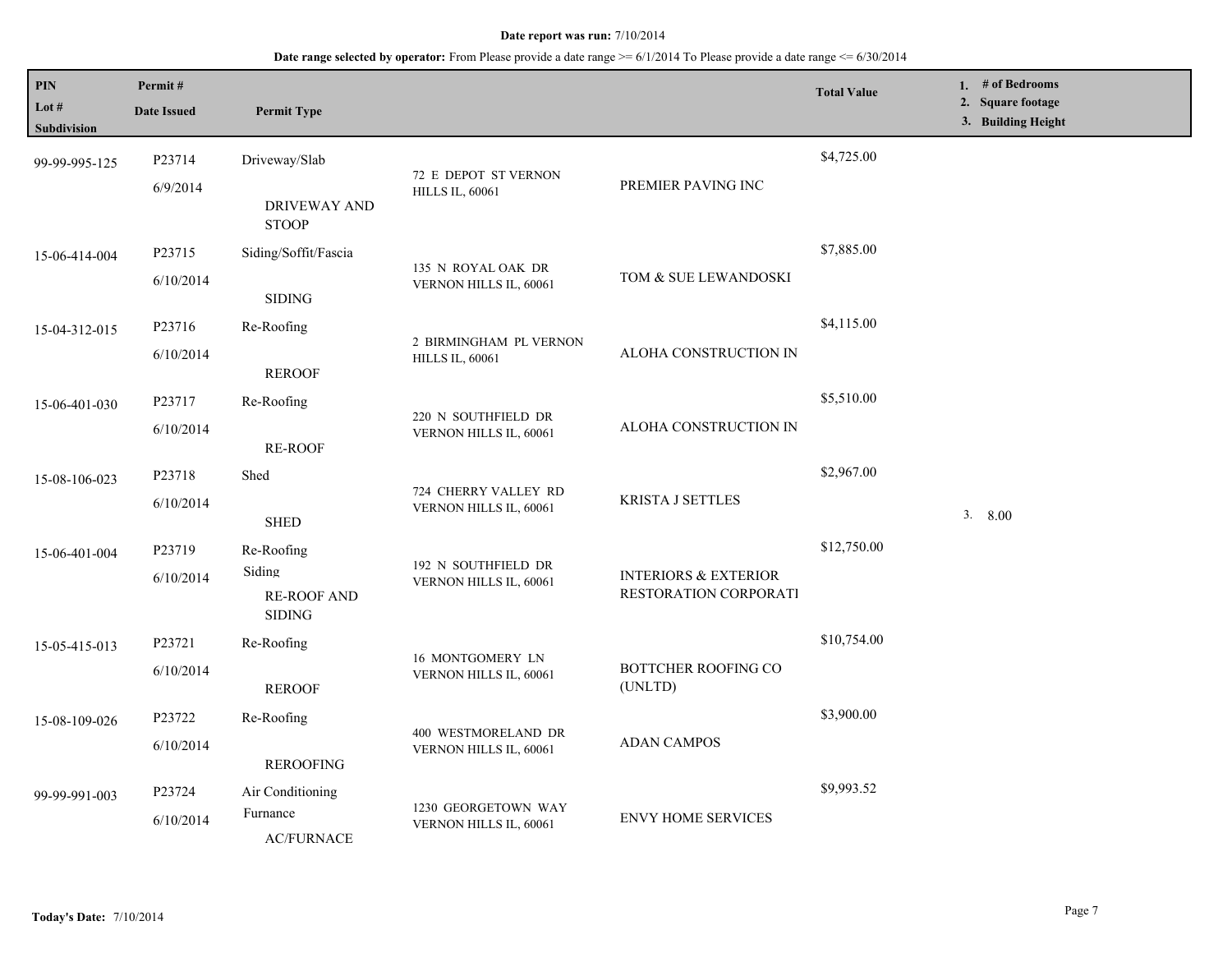| PIN<br>Lot #<br><b>Subdivision</b> | Permit#<br><b>Date Issued</b> | <b>Permit Type</b>                             |                                                   |                                          | <b>Total Value</b> | 1. $#$ of Bedrooms<br>2. Square footage<br>3. Building Height |
|------------------------------------|-------------------------------|------------------------------------------------|---------------------------------------------------|------------------------------------------|--------------------|---------------------------------------------------------------|
| 15-05-410-027                      | P23725<br>6/10/2014           | Siding/Soffit/Fascia<br><b>SIDING</b>          | 2 ALEXANDRIA DR VERNON<br><b>HILLS IL, 60061</b>  | <b>RCC PLUS</b>                          | \$15,000.00        |                                                               |
| 15-08-406-014                      | P23728<br>6/11/2014           | Misc. Residential<br><b>FRONT PORCH</b>        | 302 SHEFFIELD LN VERNON<br><b>HILLS IL, 60061</b> | JP CONSTRUCTION &<br><b>REMODELING</b>   | \$9,000.00         |                                                               |
| 15-05-203-001                      | P23729<br>6/11/2014           | Re-Roofing<br><b>RE-ROOF</b>                   | 407 APPLETON DR VERNON<br><b>HILLS IL, 60061</b>  | EUCLID ROOFING & SIDINC                  | \$9,846.00         |                                                               |
| 99-99-996-638                      | P23730<br>6/11/2014           | Furnace<br>Air<br>FURNACE & A/C                | 198 E LASALLE ST VERNON<br><b>HILLS IL, 60061</b> | FOUR SEASONS INC                         | \$16,426.00        |                                                               |
| 99-99-996-457                      | P23731<br>6/11/2014           | Air Conditioning<br>Furnance<br>A/C & FURNANCE | 455 TANGLEWOOD CT<br>VERNON HILLS IL, 60061       | FOUR SEASONS INC                         | \$4,795.00         |                                                               |
| 15-06-403-010                      | P23733<br>6/11/2014           | Re-Roofing<br><b>REROOFING</b>                 | 1069 W DEARBORN LN<br>VERNON HILLS IL, 60061      | <b>WEATHER SHIELD</b><br>CONSTRUCTION    | \$7,200.00         |                                                               |
| 15-09-103-043                      | P23734<br>6/11/2014           | Re-Roofing<br><b>RE-ROOF</b>                   | 138 MIDWAY LN VERNON<br><b>HILLS IL, 60061</b>    | <b>RCC PLUS</b>                          | \$6,300.00         |                                                               |
| 15-05-403-001                      | P23735<br>6/11/2014           | Re-Roofing<br><b>REROOF</b>                    | 307 ALEXANDRIA DR<br>VERNON HILLS IL, 60061       | <b>GOLD STANDARD</b><br>RESTORATIONS INC | \$6,123.93         |                                                               |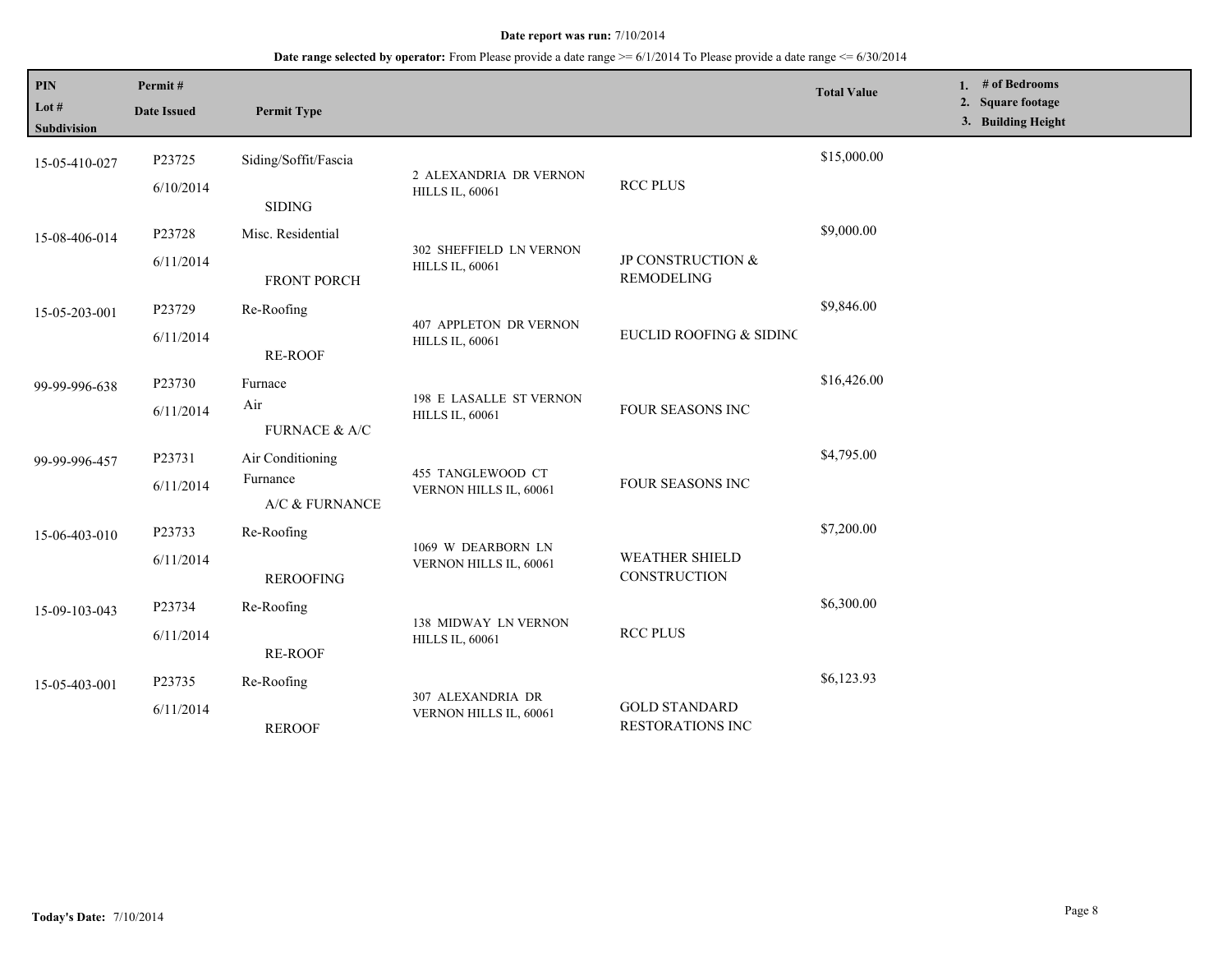| <b>PIN</b><br>Lot #<br><b>Subdivision</b>              | Permit#<br><b>Date Issued</b> | <b>Permit Type</b>                                                                                                                                                                                                                                                                      |                                                    |                                               | <b>Total Value</b> | 1. # of Bedrooms<br>2. Square footage<br>3. Building Height |
|--------------------------------------------------------|-------------------------------|-----------------------------------------------------------------------------------------------------------------------------------------------------------------------------------------------------------------------------------------------------------------------------------------|----------------------------------------------------|-----------------------------------------------|--------------------|-------------------------------------------------------------|
| 99-99-996-881<br>LOT <sub>2</sub><br><b>TURTLE BAY</b> | P23736<br>6/12/2014           | Misc. Residential<br>Deck<br><b>REMODEL</b><br>KITCHEN,<br>REMODEL ALL<br><b>BATHROOMS</b><br><b>INCLUDING</b><br><b>BASEMENT</b><br>BATHROOM,<br><b>REMOVE</b><br>WINDOWS IN<br><b>LIVING ROOM</b><br>AND ADD FRENCH<br>DOORS, ADD<br><b>RAILS AT</b><br>STAIRCASE, ADD<br><b>DECK</b> | 1835 N TURTLE BAY RD<br>VERNON HILLS IL, 60061     | LOT <sub>2</sub><br>6<br>AIROOM HOLDINGS CORP | \$183,000.00       |                                                             |
| 15-07-202-003                                          | P23737<br>6/12/2014           | Re-Roofing<br><b>REROOFING</b>                                                                                                                                                                                                                                                          | 235 E LAKESIDE DR<br>VERNON HILLS IL, 60061        | ADVOCATE CONSTRUCTIO<br>(LTD)                 | \$3,400.00         |                                                             |
| 15-08-202-018                                          | P23738<br>6/12/2014           | Re-Roofing<br><b>RE-ROOF</b>                                                                                                                                                                                                                                                            | 58 MONTEREY DR VERNON<br><b>HILLS IL, 60061</b>    | ADVOCATE CONSTRUCTIO<br>(LTD)                 | \$3,400.00         |                                                             |
| 99-99-991-321                                          | P23740<br>6/12/2014           | Re-Roofing<br><b>RE-ROOF</b>                                                                                                                                                                                                                                                            | 135 E DEPOT ST VERNON<br><b>HILLS IL, 60061</b>    | WINDY CITY ROOFING & SI<br><b>CONTRACTORS</b> | \$12,020.00        |                                                             |
| 11-32-401-019                                          | P23742<br>6/12/2014           | Siding/Soffit/Fascia<br>SOFFIT/FACIA                                                                                                                                                                                                                                                    | 1106 WADSWORTH PL<br>VERNON HILLS IL, 60061        | <b>DEBRA RAU</b>                              | \$2,000.00         |                                                             |
| 15-08-405-012                                          | P23743<br>6/13/2014           | Driveway/Slab<br>REPLACE<br><b>DRIVEWAY</b>                                                                                                                                                                                                                                             | 335 SUTCLIFFE CIR VERNON<br><b>HILLS IL, 60061</b> | <b>JEFFREY STEINGART</b>                      | \$2,100.00         |                                                             |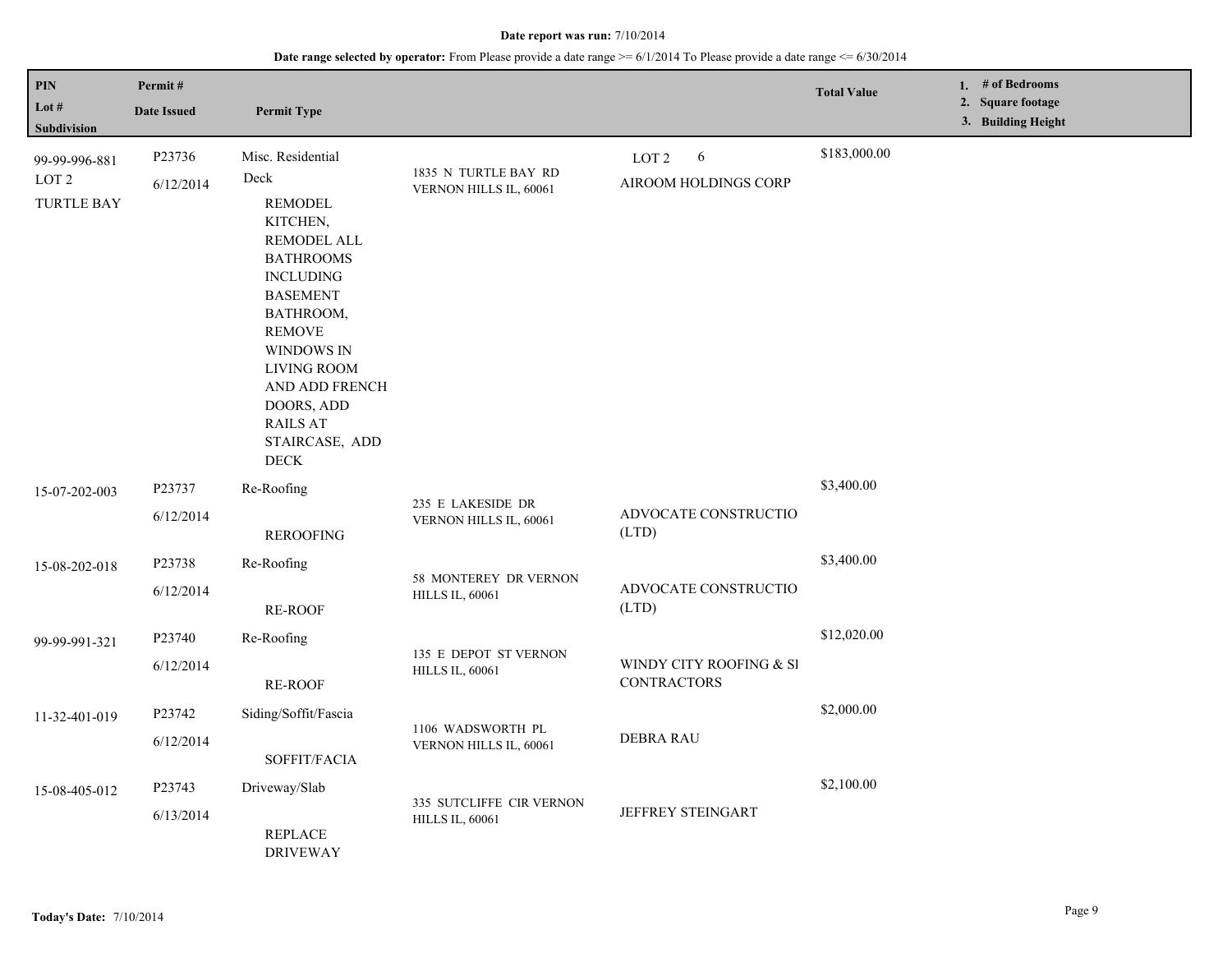| PIN<br>Lot #<br>Subdivision                       | Permit#<br><b>Date Issued</b> | <b>Permit Type</b>                                                  |                                                         |                                   | <b>Total Value</b> | 1. $#$ of Bedrooms<br>2. Square footage<br>3. Building Height |
|---------------------------------------------------|-------------------------------|---------------------------------------------------------------------|---------------------------------------------------------|-----------------------------------|--------------------|---------------------------------------------------------------|
| 15-08-405-013                                     | P23744<br>6/13/2014           | Driveway/Slab<br><b>REPLACE</b><br><b>DRIVEWAY</b>                  | 334 SUTCLIFFE CIR VERNON<br><b>HILLS IL, 60061</b>      | <b>JEFFREY STEINGART</b>          | \$1,750.00         |                                                               |
| 15-08-405-014                                     | P23745<br>6/13/2014           | Driveway/Slab<br><b>DRIVEWAY</b><br><b>REPLACE</b>                  | 331 SUTCLIFFE CIR VERNON<br><b>HILLS IL, 60061</b>      | JEFFREY STEINGART                 | \$1,750.00         |                                                               |
| 15-08-214-008                                     | P23746<br>6/13/2014           | Driveway/Slab<br>REPLACE<br><b>DRIVEWAY</b>                         | 323 CAMDEN PL VERNON<br><b>HILLS IL, 60061</b>          | <b>JEFFREY STEINGART</b>          | \$1,750.00         |                                                               |
| 15-08-401-017                                     | P23747<br>6/13/2014           | Driveway/Slab<br><b>REPLACE</b><br><b>DRIVEWAY</b>                  | 337 SUTCLIFFE CIR VERNON<br><b>HILLS IL, 60061</b>      | <b>JEFFREY STEINGART</b>          | \$1,750.00         |                                                               |
| 99-00-000-060                                     | P23748<br>6/13/2014           | Driveway/Slab<br><b>DRIVEWAY</b><br><b>REPLACEMENT</b>              | 336 SUTCLIFFE CIR VERNON<br><b>HILLS IL, 60061</b>      | JEFFREY STEINGART                 | \$1,750.00         |                                                               |
| 11-32-407-018                                     | P23751<br>6/13/2014           | Misc. Residential<br><b>BATHROOM</b><br><b>REMODEL</b>              | 222 COLONY CT VERNON<br><b>HILLS IL, 60061</b>          | <b>SEARS HOME IMPROVEMEI</b>      | \$7,224.00         |                                                               |
| 99-99-999-452<br>$25\,$<br><b>GREGG'S LANDING</b> | P23752<br>6/13/2014           | Driveway/Slab<br>Sidewalk<br>DRIVEWAY,<br>WALKWAY &<br><b>STOOP</b> | 1559 N SKYLAR CT<br>VERNON HILLS IL, 60061              | 17<br>25<br><b>ALAMP CONCRETE</b> | \$3,500.00         |                                                               |
| 99-99-991-606                                     | P23753<br>6/13/2014           | Re-Roofing<br><b>REOOFING</b>                                       | <b>16 ANNAPOLIS DR VERNON</b><br><b>HILLS IL, 60061</b> | FEZE ROOFING, INC                 | \$6,400.00         |                                                               |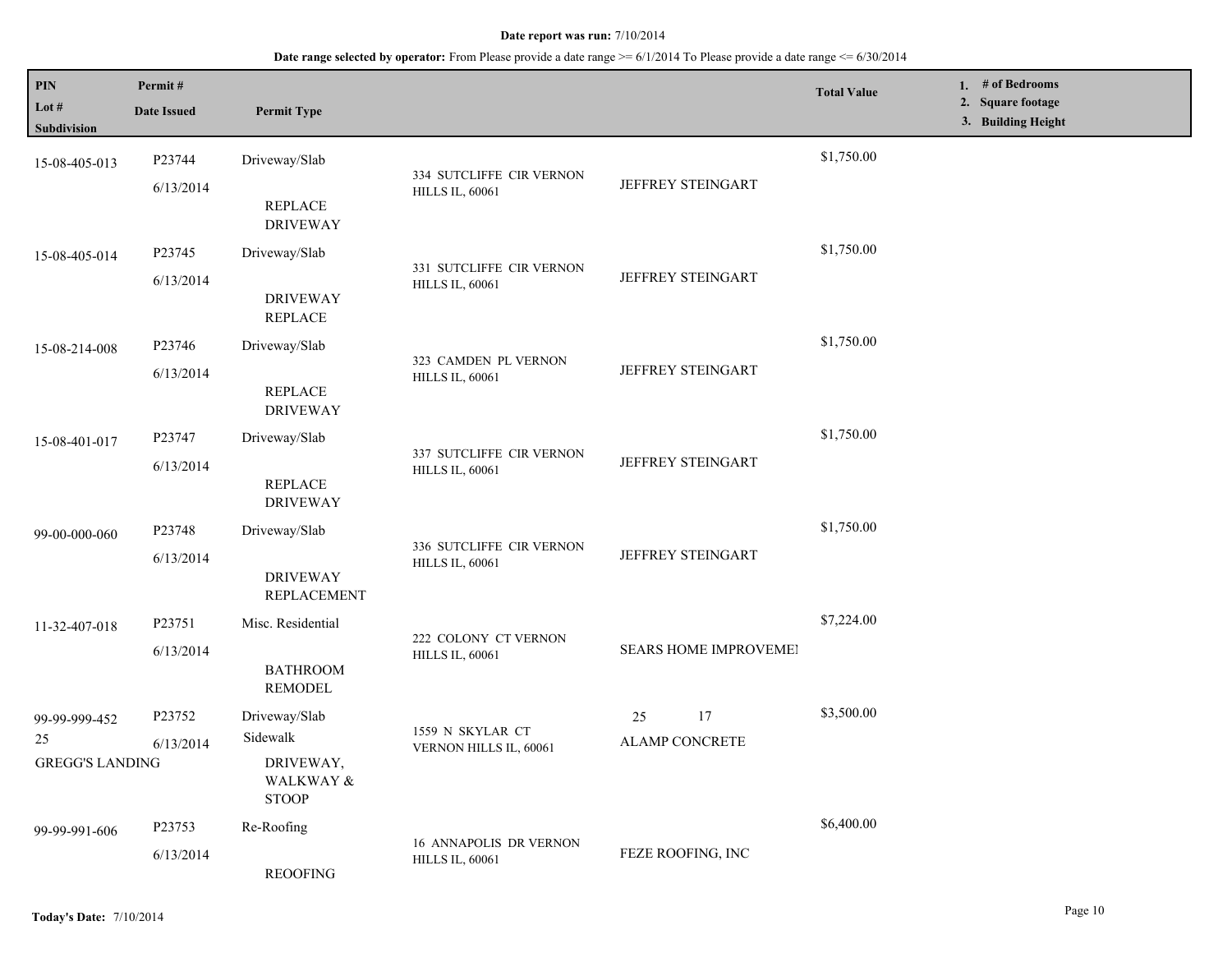| $\mathbf{PIN}$<br>Lot $#$<br><b>Subdivision</b> | Permit#<br><b>Date Issued</b> | <b>Permit Type</b>                                                                                  |                                                       |                                  | <b>Total Value</b> | 1. $#$ of Bedrooms<br>2. Square footage<br>3. Building Height |
|-------------------------------------------------|-------------------------------|-----------------------------------------------------------------------------------------------------|-------------------------------------------------------|----------------------------------|--------------------|---------------------------------------------------------------|
| 15-07-211-007                                   | P23757<br>6/13/2014           | Siding/Soffit/Fascia<br><b>SIDING</b>                                                               | 878 SAUGATUCK TRL<br>VERNON HILLS IL, 60061           | MODERN RESTORATION               | \$7,203.00         |                                                               |
| 15-09-104-015                                   | P23758<br>6/16/2014           | Siding/Soffit/Fascia<br>Re-Roof<br>SIDING, GUTTER,<br>REROOF, WINDOW<br>WRAPS,<br><b>DOWNSPOUTS</b> | 286 S STONE FENCE RD<br>VERNON HILLS IL, 60061        | <b>BMD EUROCRAFT</b>             | \$22,225.00        |                                                               |
| 15-04-303-025                                   | P23759<br>6/16/2014           | Siding/Soffit/Fascia<br><b>SIDING</b>                                                               | 209 ONWENTSIA RD<br>VERNON HILLS IL, 60061            | SENTRY RESTORATIONS, II<br>(LTD) | \$5,845.00         |                                                               |
| 15-08-205-009                                   | P23760<br>6/16/2014           | Siding/Soffit/Fascia<br><b>SIDING</b>                                                               | 37 MONTAUK LN VERNON<br><b>HILLS IL, 60061</b>        | SENTRY RESTORATIONS, II<br>(LTD) | \$12,075.00        |                                                               |
| 15-05-413-014                                   | P23763<br>6/16/2014           | Re-Roofing<br><b>RE-ROOF</b>                                                                        | <b>4 MONTEREY DR VERNON</b><br><b>HILLS IL, 60061</b> | <b>ALBERS EXTERIORS</b>          | \$10,558.00        |                                                               |
| 99-99-991-255                                   | P23772<br>6/17/2014           | Water Heater<br><b>WATER HEATER</b>                                                                 | 1316 COVENTRY CIR<br>VERNON HILLS IL, 60061           | <b>JESSIE SCHENK</b>             | \$1,290.00         |                                                               |
| 15-06-403-005                                   | P23773<br>6/18/2014           | Fence<br><b>FENCE</b>                                                                               | 1111 W DEARBORN LN<br>VERNON HILLS IL, 60061          | <b>RUBEN MORALES</b>             | \$1,900.00         | 3. 5.00                                                       |
| 15-09-101-006                                   | P23776<br>6/18/2014           | Siding/Soffit/Fascia<br><b>SIDING</b>                                                               | 12 DEERPATH DR VERNON<br><b>HILLS IL, 60061</b>       | RJK INC EXTERIORS SOLUT          | \$8,200.00         |                                                               |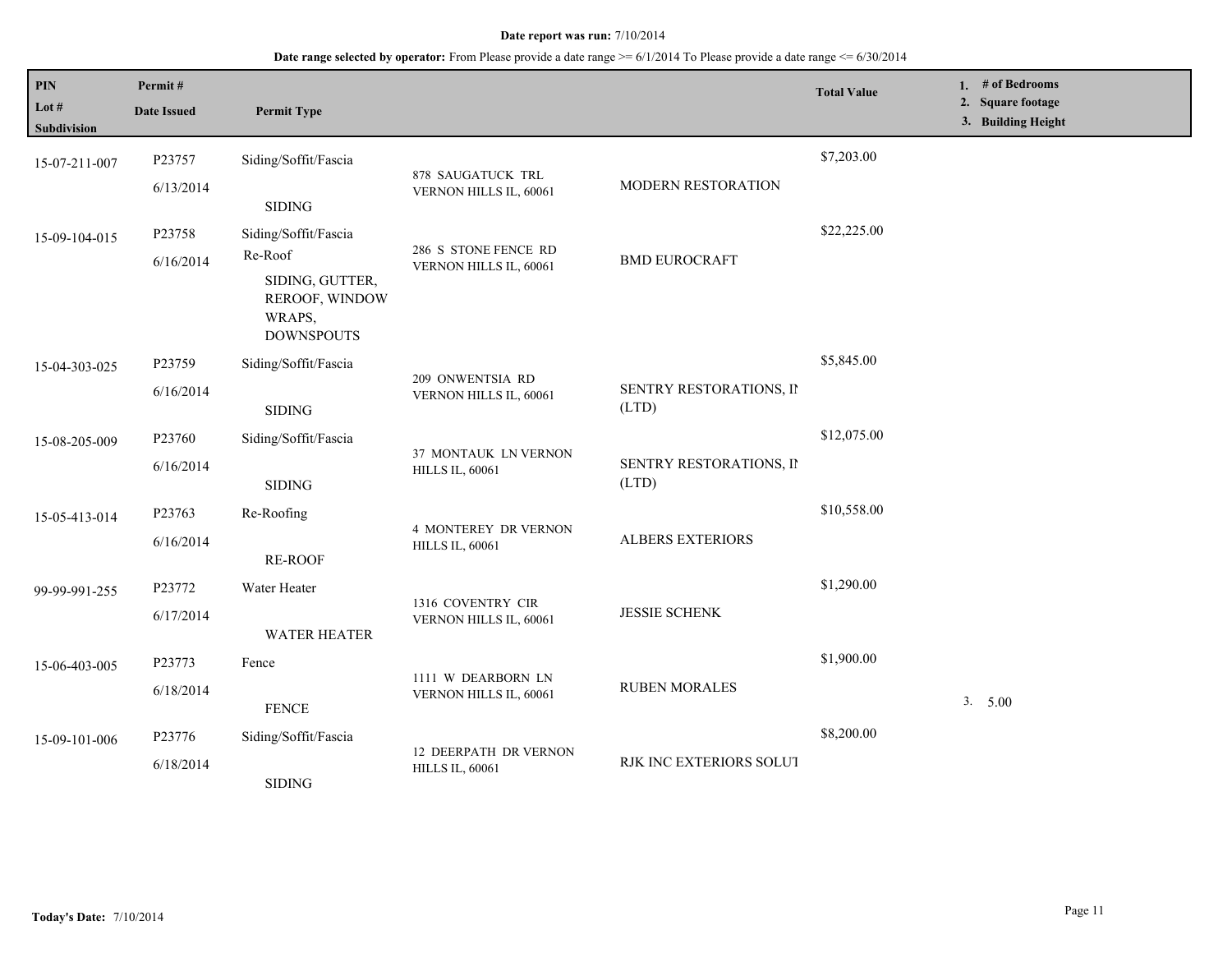| PIN<br>Lot $#$     | Permit#<br><b>Date Issued</b> | <b>Permit Type</b>                      |                                                                    |                       | <b>Total Value</b> |    | 1. # of Bedrooms<br>2. Square footage<br>3. Building Height |
|--------------------|-------------------------------|-----------------------------------------|--------------------------------------------------------------------|-----------------------|--------------------|----|-------------------------------------------------------------|
| <b>Subdivision</b> |                               |                                         |                                                                    |                       |                    |    |                                                             |
| 99-99-101-584      | P23778                        | 1 & 2 Family New                        |                                                                    |                       | \$950,000.00       |    | 1.4.0                                                       |
|                    | 6/18/2014                     |                                         | 1726 LAKE CHARLES<br>VERNON HILLS IL, 60061                        | NOTTINGHAM BUILDERS   |                    |    | 2. 3,800.00                                                 |
| POD 18, LOT 18     |                               | LOT 18, RIVIERA                         |                                                                    |                       |                    |    |                                                             |
|                    |                               | ESTATES, 4 BR, 4.5<br><b>BTH</b>        |                                                                    |                       |                    |    |                                                             |
| 99-99-101-582      | P23779                        | 1 & 2 Family New                        |                                                                    |                       | \$942,000.00       |    | 1.4.0                                                       |
|                    | 6/18/2014                     |                                         | 1738 LAKE CHARLES<br>NOTTINGHAM BUILDERS<br>VERNON HILLS IL, 60061 |                       |                    |    | 2. $3,825.00$                                               |
| POD 18, LOT 16     |                               | <b>NEW SINGLE</b>                       |                                                                    |                       |                    |    |                                                             |
|                    |                               | <b>FAMILY</b><br><b>RIVIERA ESTATES</b> |                                                                    |                       |                    |    |                                                             |
|                    |                               | LOT 16                                  |                                                                    |                       |                    |    |                                                             |
| 99-99-996-754      | P23780                        | Re-Roofing                              |                                                                    |                       | \$8,300.00         |    |                                                             |
|                    | 6/18/2014                     |                                         | 1341 N MAIDSTONE DR                                                | <b>SCOTT BRANDT</b>   |                    |    |                                                             |
|                    |                               | <b>REROOFING</b>                        | VERNON HILLS IL, 60061                                             |                       |                    |    |                                                             |
| 11-32-203-008      | P23781                        | Fence                                   |                                                                    |                       | \$1,110.00         |    |                                                             |
|                    | 6/18/2014                     |                                         | 1110 REVERE PL VERNON                                              | UNIVERSAL FENCE       |                    |    |                                                             |
|                    |                               | <b>FENCE</b>                            | <b>HILLS IL, 60061</b>                                             |                       |                    | 3. | 4.00                                                        |
| 15-06-401-057      | P23782                        | Fence                                   |                                                                    |                       | \$5,800.00         |    |                                                             |
|                    | 6/18/2014                     |                                         | 328 N SOUTHFIELD DR                                                | <b>JAMES TWEDELL</b>  |                    |    |                                                             |
|                    |                               | <b>FENCE</b>                            | VERNON HILLS IL, 60061                                             |                       |                    | 3. | 4.00                                                        |
| 15-08-110-018      | P23784                        | Re-Roofing                              |                                                                    |                       | \$5,500.00         |    |                                                             |
|                    | 6/19/2014                     |                                         | 320 CHERRY VALLEY RD                                               | <b>FLORES ROOFING</b> |                    |    |                                                             |
|                    |                               | <b>RE-ROOF</b>                          | VERNON HILLS IL, 60061                                             |                       |                    |    |                                                             |
| 15-07-211-009      | P23785                        | Driveway/Slab                           |                                                                    |                       | \$1,600.00         |    |                                                             |
|                    | 6/19/2014                     |                                         | 860 SAUGATUCK TRL                                                  | <b>JASON KAHN</b>     |                    |    |                                                             |
|                    |                               | <b>DRIVEWAY</b>                         | VERNON HILLS IL, 60061                                             |                       |                    |    |                                                             |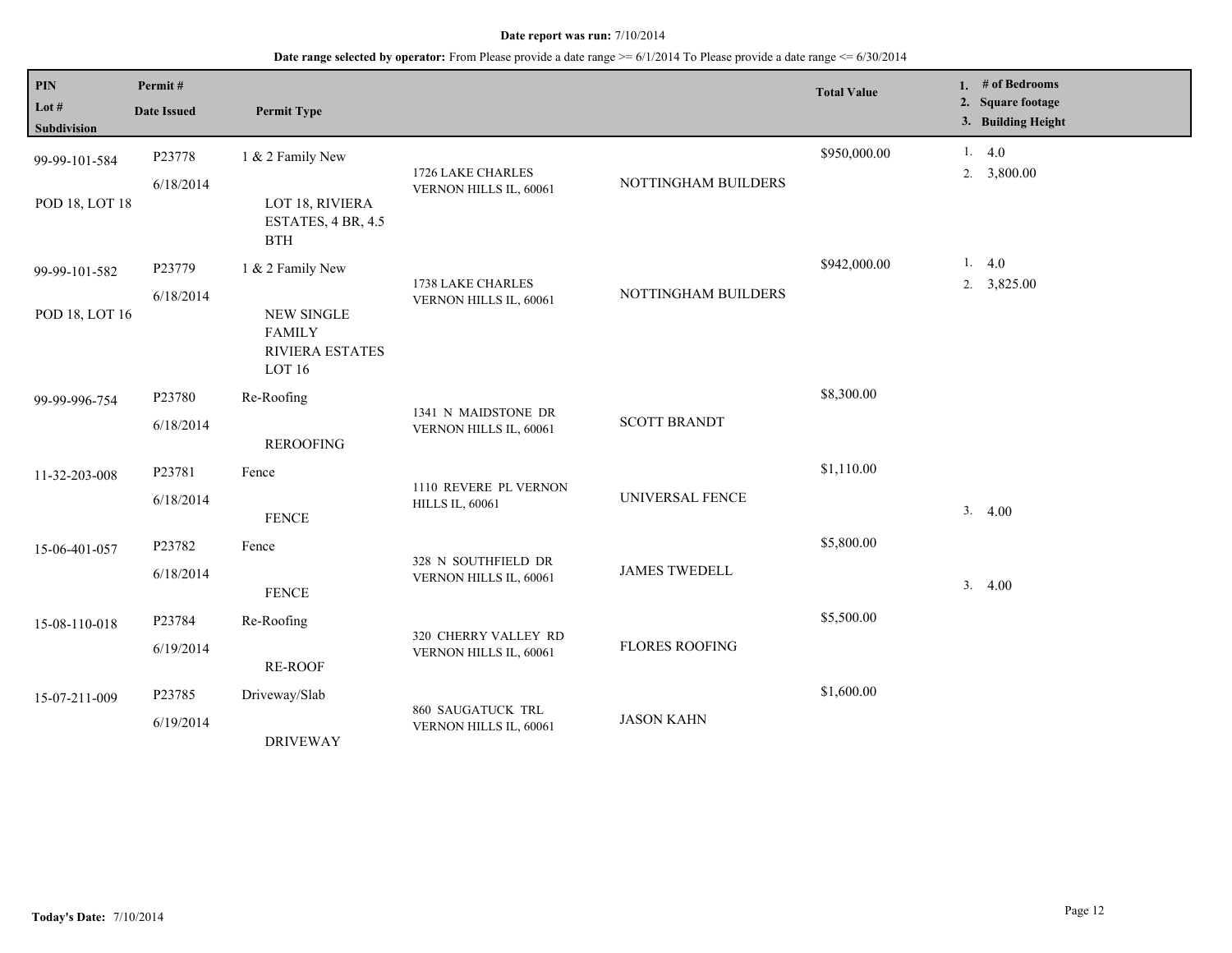| $\mathbf{PIN}$<br>Lot $#$           | Permit#<br><b>Date Issued</b> | <b>Permit Type</b>                                                                 |                                                                                                                                           |                              | <b>Total Value</b> | 1. $#$ of Bedrooms<br>2. Square footage<br>3. Building Height |
|-------------------------------------|-------------------------------|------------------------------------------------------------------------------------|-------------------------------------------------------------------------------------------------------------------------------------------|------------------------------|--------------------|---------------------------------------------------------------|
| <b>Subdivision</b><br>99-99-101-184 | P23789                        | Misc. Residential                                                                  |                                                                                                                                           | $18\,$                       | \$307,000.00       |                                                               |
| POD 18, LOT 21                      | 6/19/2014                     | TERRACES,<br><b>RETAINING</b><br>WALLS, GAZEBO,<br>STAIRS, EXT<br><b>FIREPLACE</b> | <b>120 DILLON'S CT VERNON</b><br><b>HILLS IL, 60061</b>                                                                                   | MUNSON ARCHITECTS LLC        |                    |                                                               |
| 15-08-412-016                       | P23790                        | Re-Roofing                                                                         | 8 W SUSSEX CIR VERNON                                                                                                                     |                              | \$12,886.00        |                                                               |
|                                     | 6/19/2014                     | <b>REROOF</b>                                                                      | <b>HILLS IL, 60061</b>                                                                                                                    | <b>INNOVATION HOME CONCI</b> |                    |                                                               |
| 15-05-204-003                       | P23792                        | Patio                                                                              | 414 APPLETON DR VERNON<br><b>HILLS IL, 60061</b><br>PATIO & FRONT<br>WALK (applicant<br>removed sidewalk<br>from permit on<br>$6/30/14$ ) | YEVGENIY KUZNETSOV           | \$2,200.00         |                                                               |
|                                     | 6/20/2014                     | Sidewalk                                                                           |                                                                                                                                           |                              |                    |                                                               |
|                                     |                               |                                                                                    |                                                                                                                                           |                              |                    |                                                               |
| 11-29-201-053                       | P23793                        | Private Sidewalk                                                                   |                                                                                                                                           | $LOT$ 20 $\,$                | \$3,693.00         |                                                               |
| LOT <sub>20</sub>                   | 6/20/2014                     |                                                                                    | 2364 N SARAZEN DR<br>VERNON HILLS IL, 60061                                                                                               | THE PAVER DOCTOR, INC        |                    |                                                               |
| ROYAL TROON POD 9                   |                               | <b>FRONT AND REAR</b><br><b>STOOPS ONLY</b>                                        |                                                                                                                                           |                              |                    |                                                               |
| 99-99-999-599                       | P23794                        | Driveway/Slab                                                                      |                                                                                                                                           |                              | \$1,300.00         |                                                               |
|                                     | 6/20/2014                     | <b>DRIVEWAY</b><br><b>RIBBONS</b>                                                  | 247 W CONGRESSIONAL CT<br>VERNON HILLS IL, 60061                                                                                          | <b>AGS LANDSCAPE CO</b>      |                    |                                                               |
| 15-05-204-001                       | P23795                        | Water Heater                                                                       |                                                                                                                                           |                              | \$1,135.00         |                                                               |
|                                     | 6/20/2014                     | <b>WATER HEATER</b>                                                                | 410 APPLETON DR VERNON<br><b>HILLS IL, 60061</b>                                                                                          |                              |                    |                                                               |
| 15-09-103-038                       | P23796                        | Re-Roofing                                                                         |                                                                                                                                           |                              | \$5,300.00         |                                                               |
|                                     | 6/23/2014                     | <b>REROOF</b>                                                                      | 128 MIDWAY LN VERNON<br><b>HILLS IL, 60061</b>                                                                                            | A-OK EXTERIORS INC (LTD      |                    |                                                               |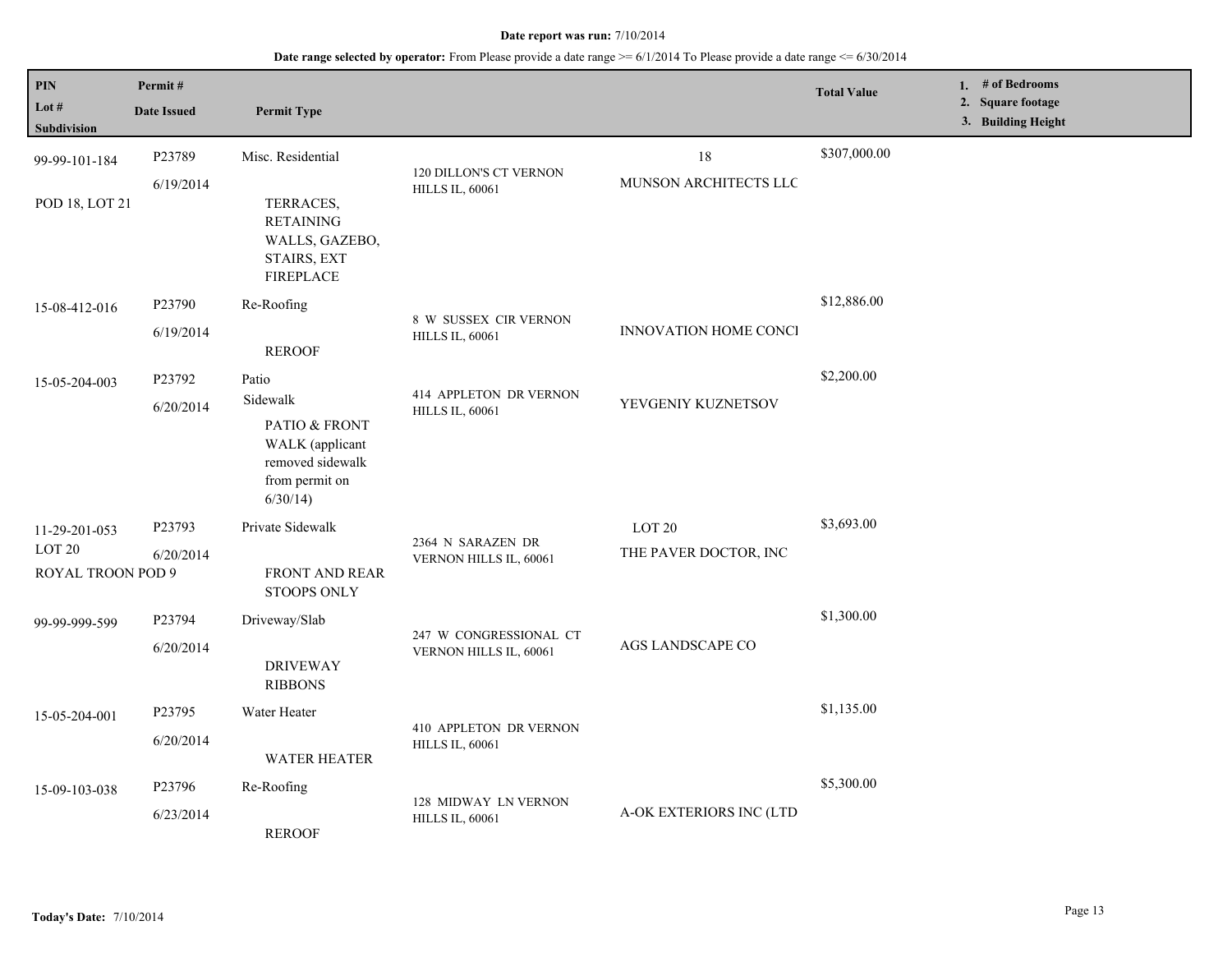| PIN<br>Lot #<br>Subdivision | Permit#<br><b>Date Issued</b> | <b>Permit Type</b>                                                                                                          |                                                  |                                               | <b>Total Value</b> | 1. # of Bedrooms<br><b>Square footage</b><br>2.<br>3. Building Height |
|-----------------------------|-------------------------------|-----------------------------------------------------------------------------------------------------------------------------|--------------------------------------------------|-----------------------------------------------|--------------------|-----------------------------------------------------------------------|
| 15-06-401-008               | P23797                        | Furnace                                                                                                                     | 176 N SOUTHFIELD DR                              |                                               | \$3,650.00         |                                                                       |
|                             | 6/23/2014                     | <b>FURNACE</b>                                                                                                              | VERNON HILLS IL, 60061                           | PAUL'S CONSTRUCTION                           |                    |                                                                       |
| 15-08-407-008               | P23798                        | Fence                                                                                                                       | 663 W SUSSEX CIR VERNON                          |                                               | \$4,800.00         |                                                                       |
|                             | 6/23/2014                     | <b>FENCE</b>                                                                                                                | <b>HILLS IL, 60061</b>                           | <b>AZTEC FENCE</b>                            |                    |                                                                       |
| 15-04-302-012               | P23799                        | Re-Roofing                                                                                                                  | 8 AUGUSTA DR VERNON                              |                                               | \$8,680.00         |                                                                       |
|                             | 6/23/2014                     | <b>REROOF</b>                                                                                                               | <b>HILLS IL, 60061</b>                           | WINDY CITY ROOFING & SI<br><b>CONTRACTORS</b> |                    |                                                                       |
| 15-06-409-017               | P23800                        | Re-Roofing                                                                                                                  | 169 N FIORE PKWY<br>VERNON HILLS IL, 60061       |                                               | \$12,800.00        |                                                                       |
|                             | 6/23/2014                     | Siding<br><b>REROOF AND</b><br><b>SIDING</b><br>PERMIT VOIDED,<br><b>GC TURNED IN</b><br><b>WRONG</b><br><b>APPLICATION</b> |                                                  | VERTEX CONSTRUCTION                           |                    |                                                                       |
| 15-08-104-061               | P23801                        | Re-Roofing                                                                                                                  | 679 WILLIAMS WAY<br>VERNON HILLS IL, 60061       | VERTEX CONSTRUCTION                           | \$11,650.00        |                                                                       |
|                             | 6/23/2014                     | Siding<br><b>REROOF AND</b><br><b>SIDING</b>                                                                                |                                                  |                                               |                    |                                                                       |
| 99-00-000-008               | P23802                        | Re-Roofing                                                                                                                  |                                                  |                                               | \$19,250.00        |                                                                       |
|                             | 6/23/2014                     | <b>REROOF</b>                                                                                                               | 1049 W HIDDEN CREEK CT<br>VERNON HILLS IL, 60061 | CEDAR ROOFING COMPAN<br>(UNLTD)               |                    |                                                                       |
| 99-99-996-768               | P23803                        | Swimming Pool/Spa                                                                                                           |                                                  |                                               | \$2,120.00         |                                                                       |
|                             | 6/23/2014                     | Patio<br><b>EXTEND PAVER</b><br>PATIO AND<br><b>INSTALL HOT TUB</b>                                                         | 648 W SYCAMORE ST<br>VERNON HILLS IL, 60061      | MICHELLE EHRLICH                              |                    |                                                                       |
| 15-06-403-008               | P23804                        | Re-Roofing                                                                                                                  | 1085 W DEARBORN LN                               |                                               | \$27,627.00        |                                                                       |
|                             | 6/23/2014                     | <b>REROOF</b>                                                                                                               | VERNON HILLS IL, 60061                           | PREFERRED ROOFING AND<br><b>EXTERIOR INC</b>  |                    |                                                                       |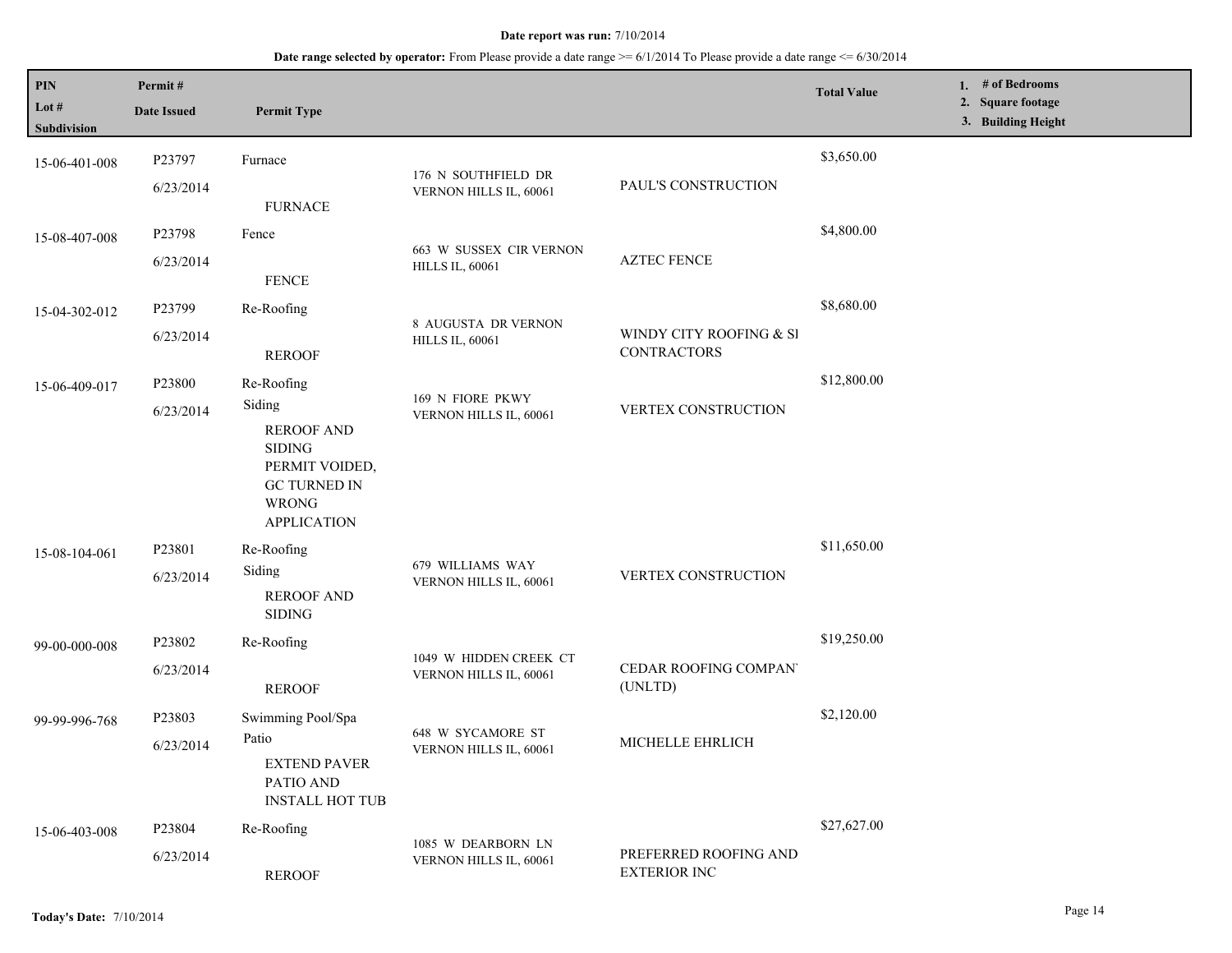| PIN<br>Lot #<br><b>Subdivision</b> | Permit#<br><b>Date Issued</b> | <b>Permit Type</b>                                                             |                                                  |                               | <b>Total Value</b> | 1. # of Bedrooms<br>2. Square footage<br>3. Building Height |
|------------------------------------|-------------------------------|--------------------------------------------------------------------------------|--------------------------------------------------|-------------------------------|--------------------|-------------------------------------------------------------|
| 15-09-107-014                      | P23805<br>6/23/2014           | Misc. Residential<br><b>REROOF/RE-SIDE/B</b><br>UILD 2 COLUMNS/<br><b>ROOF</b> | 108 S BROOK HILL LN<br>VERNON HILLS IL, 60061    | <b>BMD EUROCRAFT</b>          | \$23,971.00        |                                                             |
| 15-08-410-005                      | P23806<br>6/23/2014           | Siding/Soffit/Fascia<br><b>SIDING</b>                                          | 95 W SUSSEX CIR VERNON<br><b>HILLS IL, 60061</b> | DANCOR CONSTRUCTION           | \$10,577.00        |                                                             |
| 15-04-104-002                      | P23807<br>6/23/2014           | Siding/Soffit/Fascia<br><b>SIDING</b>                                          | 407 ALBANY LN VERNON<br><b>HILLS IL, 60061</b>   | VERTEX CONSTRUCTION           | \$7,750.00         |                                                             |
| 15-04-306-008                      | P23808<br>6/24/2014           | Re-Roofing<br><b>REROOF</b>                                                    | 1 AUGUSTA DR VERNON<br><b>HILLS IL, 60061</b>    | <b>JULIANN ALTEMESE</b>       | \$7,000.00         |                                                             |
| 15-08-407-002                      | P23811<br>6/24/2014           | Siding/Soffit/Fascia<br>Re-Roof<br><b>SIDING AND</b><br><b>REROOF</b>          | 543 EVERGREEN DR<br>VERNON HILLS IL, 60061       | <b>RCC PLUS</b>               | \$17,000.00        |                                                             |
| 15-08-110-019                      | P23814<br>6/24/2014           | Siding/Soffit/Fascia<br><b>SIDING</b>                                          | 328 CHERRY VALLEY RD<br>VERNON HILLS IL, 60061   | ADVOCATE CONSTRUCTIO<br>(LTD) | \$4,400.00         |                                                             |
| 15-07-202-001                      | P23815<br>6/24/2014           | Re-Roofing<br><b>REROOF</b>                                                    | 231 E LAKESIDE DR<br>VERNON HILLS IL, 60061      | ADVOCATE CONSTRUCTIO<br>(LTD) | \$3,200.00         |                                                             |
| 11-32-203-005                      | P23816<br>6/24/2014           | Patio<br>NEW PAVER AND<br><b>REMOVE PARK OF</b><br>$\rm DECK$                  | 1103 GRANT PL VERNON<br><b>HILLS IL, 60061</b>   | <b>JOANNA ROBINSON</b>        | \$3,500.00         |                                                             |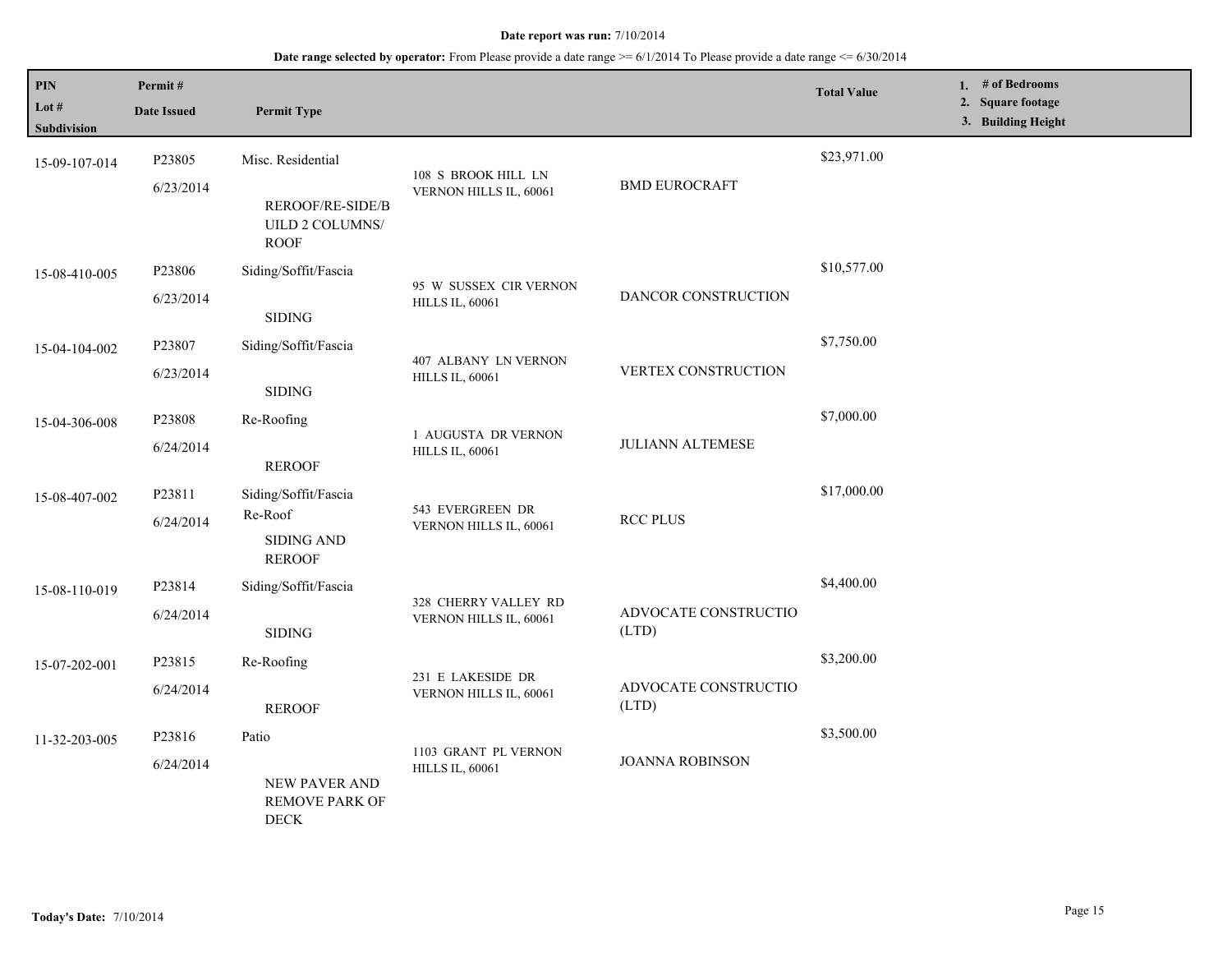### **Date range selected by operator:** From Please provide a date range  $\geq 6/1/2014$  To Please provide a date range  $\leq 6/30/2014$

| PIN<br>Lot $#$<br>Subdivision | Permit#<br><b>Date Issued</b> | <b>Permit Type</b>                    |                                                        |                                               | <b>Total Value</b> | 1. $#$ of Bedrooms<br>2. Square footage<br>3. Building Height |
|-------------------------------|-------------------------------|---------------------------------------|--------------------------------------------------------|-----------------------------------------------|--------------------|---------------------------------------------------------------|
| 15-08-409-004                 | P23817                        | Driveway/Slab                         |                                                        |                                               | \$1,200.00         |                                                               |
|                               | 6/24/2014                     | <b>DRIVEWAY</b>                       | 239 SHEFFIELD LN VERNON<br><b>HILLS IL, 60061</b>      | <b>KIER CLINE</b>                             |                    |                                                               |
| 15-08-104-046                 | P23818                        | Re-Roofing                            |                                                        |                                               | \$2,500.00         |                                                               |
|                               | 6/25/2014                     | <b>REROOF - REAR OF</b><br>HOUSE ONLY | 791 WILLIAMS WAY<br>VERNON HILLS IL, 60061             | <b>MUKESH KAKKAR</b>                          |                    |                                                               |
| 15-05-206-003                 | P23819                        | Re-Roofing                            |                                                        |                                               | \$9,100.00         |                                                               |
|                               | 6/25/2014                     | <b>REROOF</b>                         | 313 ALEXANDRIA DR<br>VERNON HILLS IL, 60061            | <b>KMK RESIDENTIAL</b><br><b>RESTORATIONS</b> |                    |                                                               |
| 11-32-203-005                 | P23822                        | Re-Roofing                            | 1103 GRANT PL VERNON<br><b>HILLS IL, 60061</b>         | <b>DMX EXTERIOR GROUP</b>                     | \$7,600.00         |                                                               |
|                               | 6/25/2014                     | <b>REROOF</b>                         |                                                        |                                               |                    |                                                               |
| 15-06-401-022                 | P23823                        | Re-Roofing                            | 160 N SOUTHFIELD DR<br>VERNON HILLS IL, 60061          | M & G MASTER CONSTRUC                         | \$8,900.00         |                                                               |
|                               | 6/25/2014                     | <b>RE-ROOF</b>                        |                                                        |                                               |                    |                                                               |
| 15-06-406-001                 | P23826                        | Water Heater                          | 361 FIORE PKWY VERNON<br><b>HILLS IL, 60061</b>        | <b>B. KIESGEN PLUMBING</b>                    | \$785.00           |                                                               |
|                               | 6/25/2014                     | <b>WATER HEATER</b>                   |                                                        |                                               |                    |                                                               |
| 99-99-991-599                 | P23827                        | Water Heater                          | 1588 N CYPRESS POINTE DR<br>VERNON HILLS IL, 60061     |                                               | \$1,050.00         |                                                               |
|                               | 6/25/2014                     | WATER HEATER<br>(2)                   |                                                        | <b>B. KIESGEN PLUMBING</b>                    |                    |                                                               |
| 15-08-202-012                 | P23828                        | Water Heater                          |                                                        |                                               | \$604.00           |                                                               |
|                               | 6/26/2014                     | <b>WATER HEATER</b>                   | <b>46 MONTEREY DR VERNON</b><br><b>HILLS IL, 60061</b> | CHRISTINA A. KOCAN                            |                    |                                                               |
| 99-99-992-180                 | P23829                        | Private Sidewalk                      |                                                        |                                               | \$1,800.00         |                                                               |
|                               | 6/26/2014                     | 1 LARGE STOOP                         | 2072 N INVERNESS DR<br>VERNON HILLS IL, 60061          | DU BOIS PAVING CO                             |                    |                                                               |

L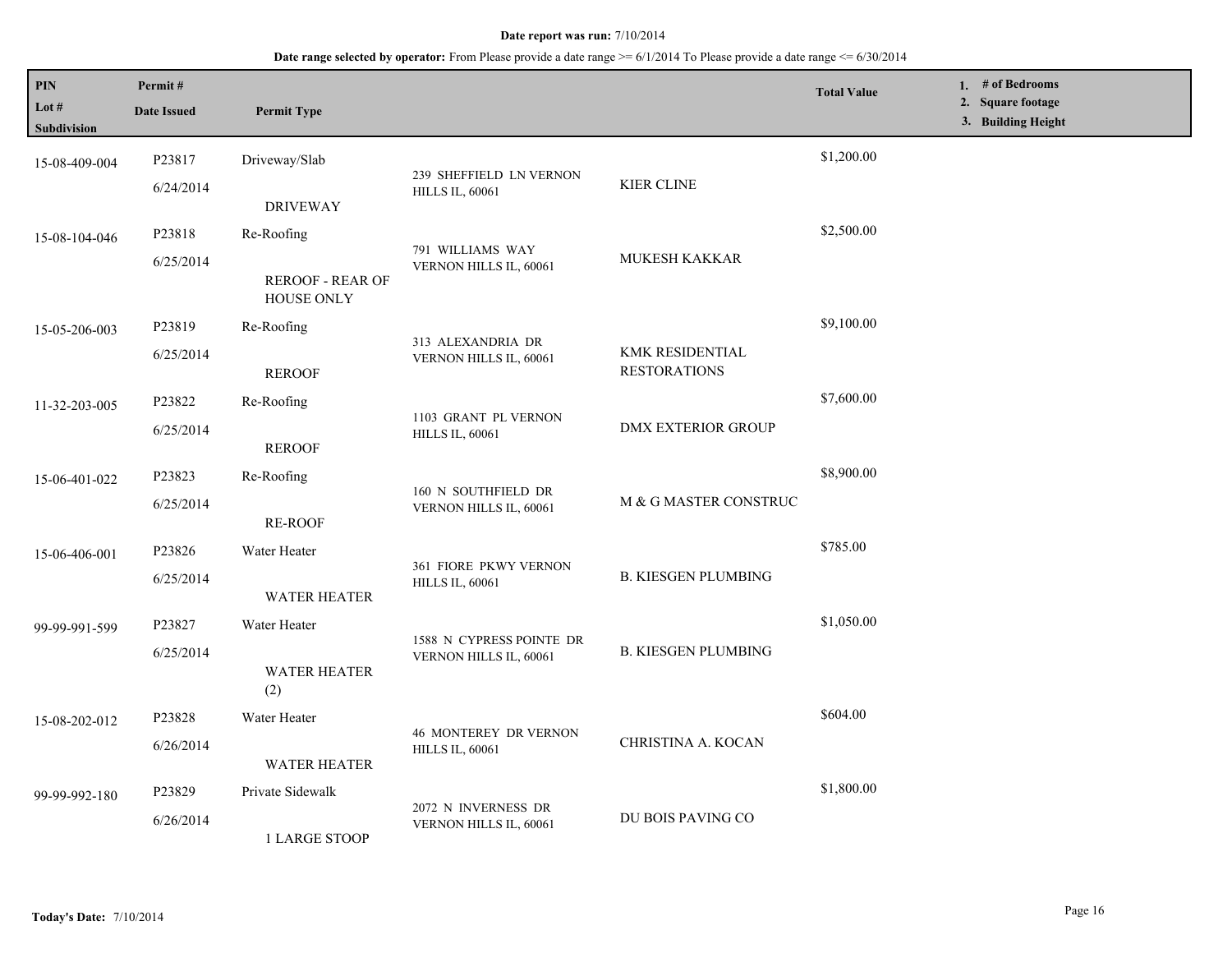| PIN<br>Lot $#$<br>Subdivision                  | Permit#<br><b>Date Issued</b> | <b>Permit Type</b>                                                                                                                    |                                                                   |                                          | <b>Total Value</b> | 1. # of Bedrooms<br>2. Square footage<br>3. Building Height |
|------------------------------------------------|-------------------------------|---------------------------------------------------------------------------------------------------------------------------------------|-------------------------------------------------------------------|------------------------------------------|--------------------|-------------------------------------------------------------|
| 99-99-996-738<br>119<br><b>GREGG'S LANDING</b> | P23830<br>6/26/2014           | Private Sidewalk<br>1ST 2 PIECES OF<br><b>SIDEWALK AT</b><br>DRIVE (15SQ FT)                                                          | 1921 N OLYMPIC DR<br>VERNON HILLS IL, 60061                       | 119<br>$\mathbf{A}$<br>DU BOIS PAVING CO | \$250.00           |                                                             |
| 99-99-992-020                                  | P23831<br>6/26/2014           | Private Sidewalk<br>CONCRETE<br>REPAIRS - ALL 5<br>PCS OF SIDEWALK<br>33SQFT) & 1 PIECE<br>AT STOOP (9. SQ<br>FT)                     | 2017 N INVERNESS DR<br>VERNON HILLS IL, 60061                     | DU BOIS PAVING CO                        | \$1,562.00         |                                                             |
| 99-99-991-985                                  | P23832<br>6/26/2014           | Private Sidewalk<br>CONCRETE<br>REPAIRS - ALL 4<br>PCS OF SIDEWALK<br>(34.5SQ FT) & 1<br>STEP (1.5 X 3SQ FT)                          | 2003 N TREVINO TER<br>VERNON HILLS IL, 60061                      | DU BOIS PAVING CO                        | \$1,283.00         |                                                             |
| 99-99-991-935                                  | P23833<br>6/26/2014           | Private Sidewalk<br><b>CONCRETE</b><br><b>REPAIRS - ALL 4</b><br>PIECES OF<br>SIDEWALK (37.5<br>$SQFT$ ) + 1 STEP (<br>12.5 X 3SQ FT) | 1995 N TREVINO TER<br>VERNON HILLS IL, 60061                      | DU BOIS PAVING CO                        | \$1,395.00         |                                                             |
| 99-99-991-867                                  | P23834<br>6/26/2014           | Private Sidewalk<br>1ST 2 PCS OF<br><b>SIDEWALK AT</b><br>STOOP & 1 STEP                                                              | MCGILL MANAGEMENT<br>1899 N TREVINO TER<br>VERNON HILLS IL, 60061 | DU BOIS PAVING CO                        | \$1,060.00         |                                                             |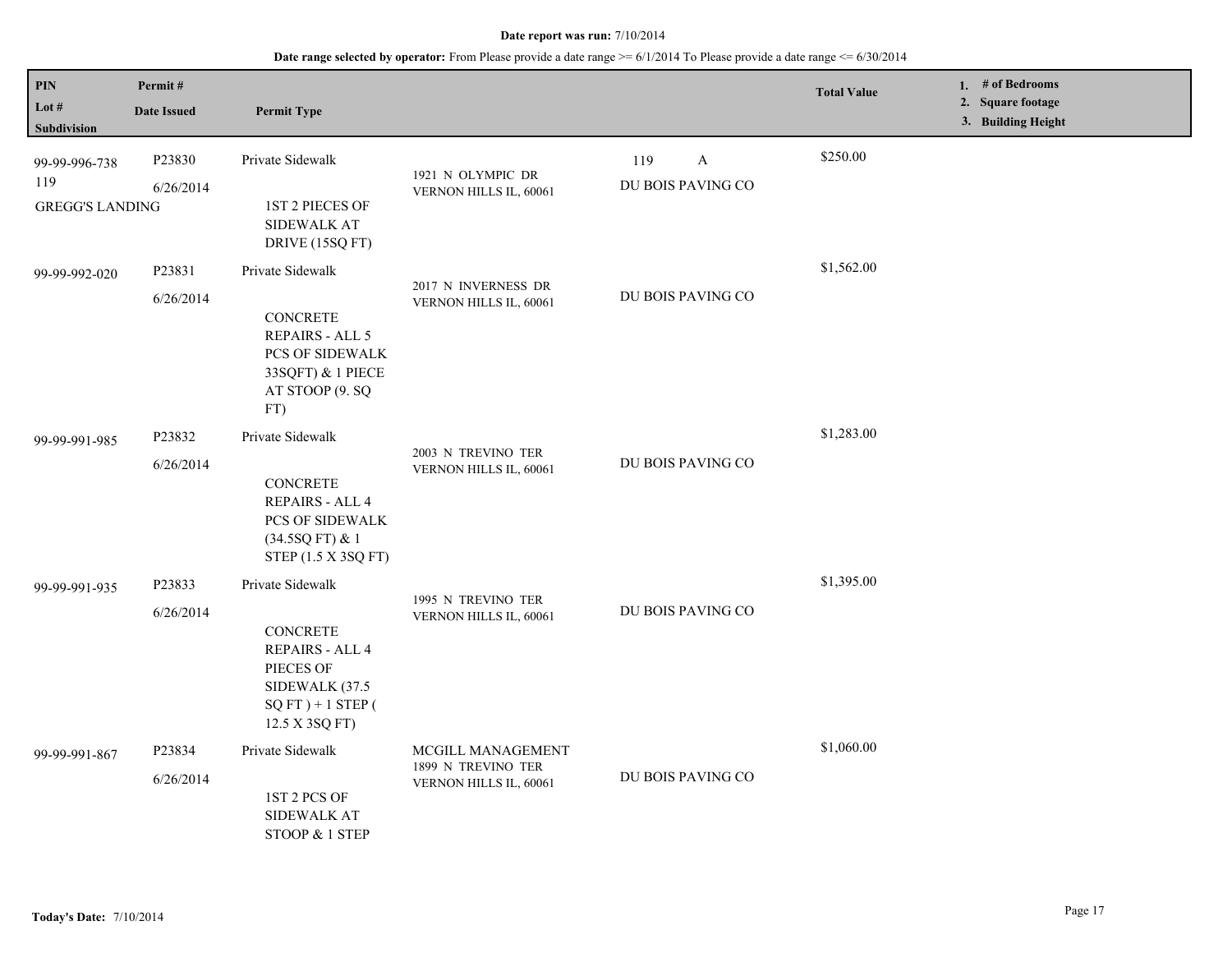| PIN<br>Lot #<br>Subdivision              | Permit#<br><b>Date Issued</b> | <b>Permit Type</b>                                                        |                                               |                                          | <b>Total Value</b> | 1. # of Bedrooms<br>2. Square footage<br>3. Building Height |
|------------------------------------------|-------------------------------|---------------------------------------------------------------------------|-----------------------------------------------|------------------------------------------|--------------------|-------------------------------------------------------------|
| 99-99-996-544                            | P23835<br>6/26/2014           | Private Sidewalk<br>ALL 3 PCS OF<br>SIDEWALK & 1<br><b>STEP</b>           | 1835 N TREVINO TER<br>VERNON HILLS IL, 60061  | DU BOIS PAVING CO                        | \$1,171.00         |                                                             |
| 99-99-996-570                            | P23836<br>6/26/2014           | Private Sidewalk<br><b>1 PC OFSIDEWALK</b><br>AT STOOP & 1<br><b>STEP</b> | 509 W VALHALLA TER<br>VERNON HILLS IL, 60061  | DU BOIS PAVING CO                        | \$334.00           |                                                             |
| 99-99-996-742<br>123<br><b>INVERNESS</b> | P23837<br>6/26/2014           | Private Sidewalk<br>ALL 3 PCS OF<br>SIDEWALK & 1<br><b>STEP</b>           | 1859 N OLYMPIC DR<br>VERNON HILLS IL, 60061   | $\mathbf{A}$<br>123<br>DU BOIS PAVING CO | \$1,171.00         |                                                             |
| 99-99-991-923                            | P23838<br>6/26/2014           | Private Sidewalk<br>ALL 4 PCS OF<br><b>SIDEWALK AT</b><br><b>STOOP</b>    | 1970 N TREVINO TER<br>VERNON HILLS IL, 60061  | DU BOIS PAVING CO                        | \$1,395.00         |                                                             |
| 99-99-992-098                            | P23839<br>6/26/2014           | Private Sidewalk<br>1 STEP                                                | 2048 N INVERNESS DR<br>VERNON HILLS IL, 60061 | DU BOIS PAVING CO                        | \$372.00           |                                                             |
| 11-32-413-056                            | P23840<br>6/26/2014           | Patio<br><b>PATIO</b>                                                     | 175 W SARATOGA CT<br>VERNON HILLS IL, 60061   | DONNA J PECK                             | \$1,780.00         |                                                             |
| 99-99-996-530                            | P23841<br>6/26/2014           | Driveway/Slab<br><b>REPLACE</b><br><b>DRIVEWAY</b>                        | 2057 N INVERNESS DR<br>VERNON HILLS IL, 60061 | DU BOIS PAVING CO                        | \$1,276.00         |                                                             |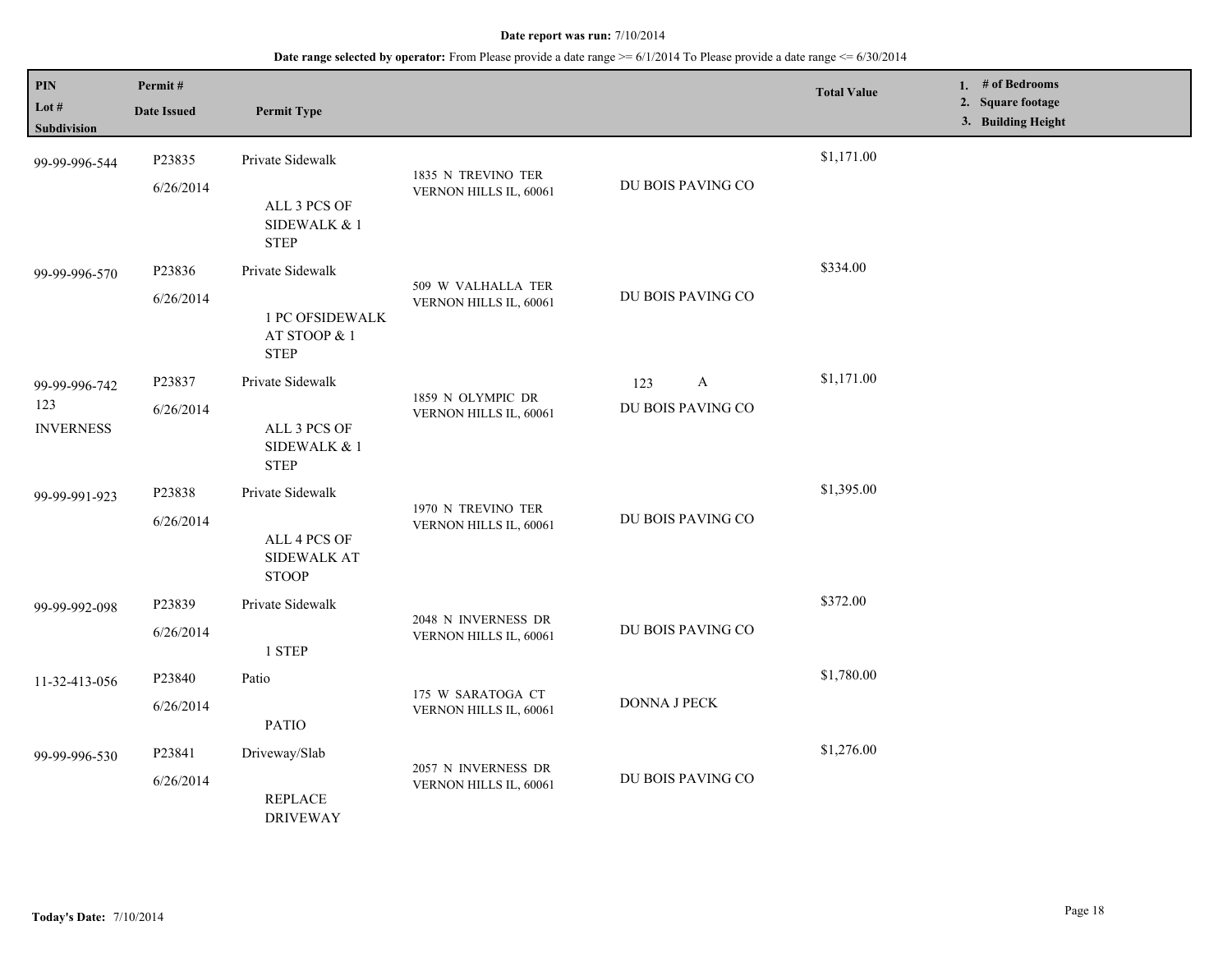| PIN<br>Lot #<br><b>Subdivision</b>          | Permit#<br><b>Date Issued</b> | <b>Permit Type</b>                                 |                                              |                                         | <b>Total Value</b> | 1. $#$ of Bedrooms<br>2. Square footage<br>3. Building Height |
|---------------------------------------------|-------------------------------|----------------------------------------------------|----------------------------------------------|-----------------------------------------|--------------------|---------------------------------------------------------------|
| 99-99-991-924                               | P23842<br>6/26/2014           | Driveway/Slab<br><b>REPLACE</b><br><b>DRIVEWAY</b> | 1971 N TREVINO TER<br>VERNON HILLS IL, 60061 | DU BOIS PAVING CO                       | \$1,285.00         |                                                               |
| 99-99-991-910                               | P23843<br>6/26/2014           | Driveway/Slab<br>REPLACE<br><b>DRIVEWAY</b>        | 1955 N TREVINO TER<br>VERNON HILLS IL, 60061 | DU BOIS PAVING CO                       | \$1,428.00         |                                                               |
| 99-99-996-531                               | P23844<br>6/26/2014           | Driveway/Slab<br><b>REPLACE</b><br><b>DRIVEWAY</b> | 1939 N TREVINO TER<br>VERNON HILLS IL, 60061 | DU BOIS PAVING CO                       | \$1,213.00         |                                                               |
| 99-99-996-533                               | P23845<br>6/26/2014           | Driveway/Slab<br><b>REPLACE</b><br><b>DRIVEWAY</b> | 1923 N TREVINO TER<br>VERNON HILLS IL, 60061 | DU BOIS PAVING CO                       | \$1,213.00         |                                                               |
| 99-99-996-538                               | P23847<br>6/27/2014           | Driveway/Slab<br>REPLACE<br><b>DRIVEWAY</b>        | 1883 N TREVINO TER<br>VERNON HILLS IL, 60061 | DU BOIS PAVING CO                       | \$1,213.00         |                                                               |
| 99-99-996-540<br>21<br><b>INVERNESS-LLC</b> | P23848<br>6/27/2014           | Driveway/Slab<br><b>REPLACE</b><br><b>DRIVEWAY</b> | 1867 N TREVINO TER<br>VERNON HILLS IL, 60061 | $\mathbf{A}$<br>21<br>DU BOIS PAVING CO | \$1,285.00         |                                                               |
| 99-99-996-541<br>22<br><b>INVERNESS</b>     | P23849<br>6/27/2014           | Driveway/Slab<br><b>REPLACE</b><br><b>DRIVEWAY</b> | 1859 N TREVINO TER<br>VERNON HILLS IL, 60061 | 22<br>DU BOIS PAVING CO                 | \$1,213.00         |                                                               |
| 99-99-996-548                               | P23850<br>6/27/2014           | Driveway/Slab<br><b>REPLACE</b><br><b>DRIVEWAY</b> | 1966 N TREVINO TER<br>VERNON HILLS IL, 60061 | DU BOIS PAVING CO                       | \$1,142.00         |                                                               |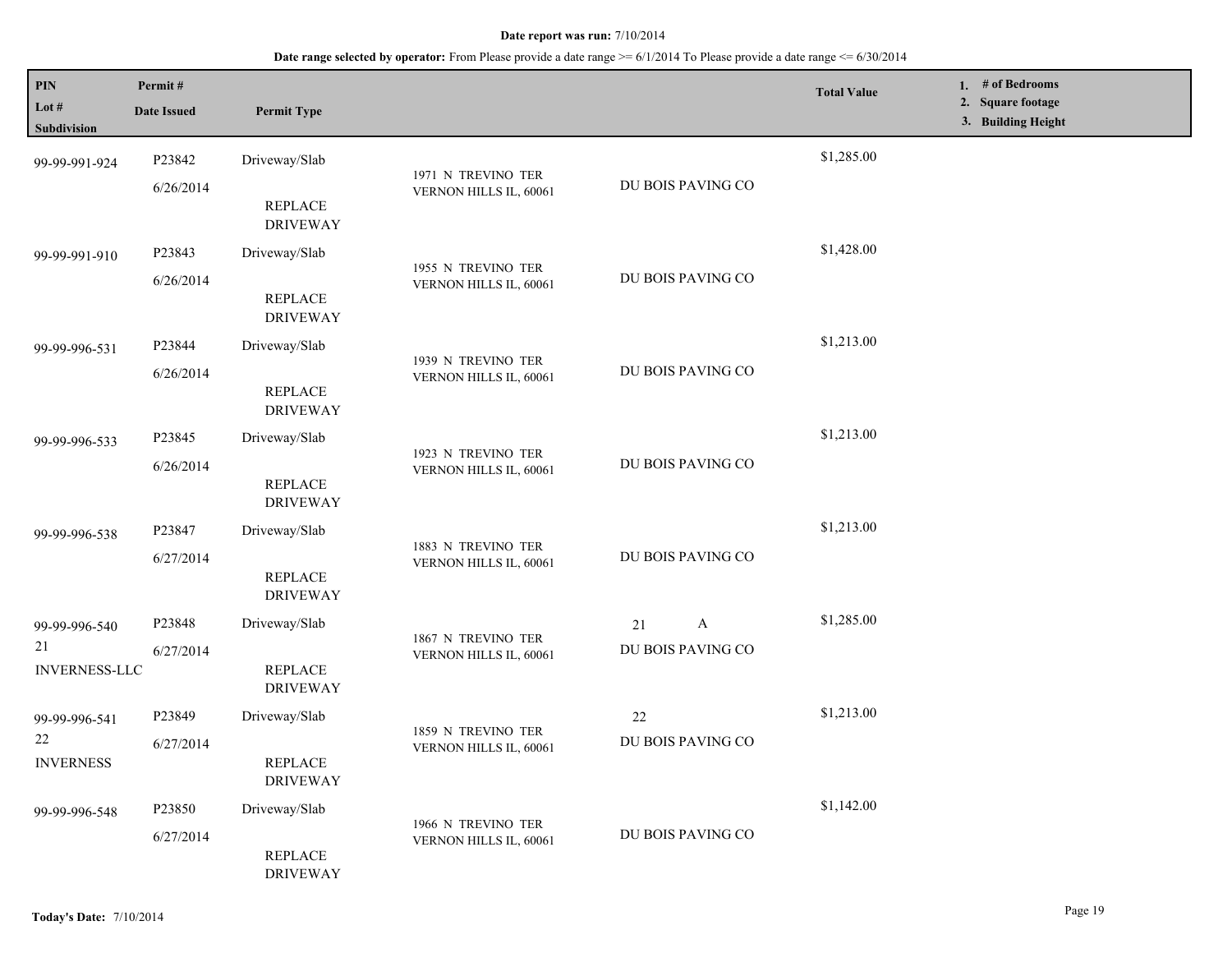| PIN<br>Lot #<br>Subdivision                                  | Permit#<br><b>Date Issued</b> | <b>Permit Type</b>                                                    |                                                        |                                        | <b>Total Value</b> | 1. # of Bedrooms<br>2. Square footage<br>3. Building Height |
|--------------------------------------------------------------|-------------------------------|-----------------------------------------------------------------------|--------------------------------------------------------|----------------------------------------|--------------------|-------------------------------------------------------------|
| 99-99-991-925                                                | P23851<br>6/27/2014           | Driveway/Slab<br><b>REPLACE</b>                                       | 1974 N TREVINO TER<br>VERNON HILLS IL, 60061           | DU BOIS PAVING CO                      | \$4,998.00         |                                                             |
| 99-99-996-563                                                | P23852<br>6/27/2014           | <b>DRIVEWAY</b><br>Driveway/Slab<br>REPLACE                           | 453 W VALHALLA TER<br>VERNON HILLS IL, 60061           | DU BOIS PAVING CO                      | \$1,927.00         |                                                             |
| 99-99-996-573                                                | P23853<br>6/27/2014           | <b>DRIVEWAY</b><br>Driveway/Slab<br><b>REPLACE</b><br><b>DRIVEWAY</b> | 533 W VALHALLA TER<br>VERNON HILLS IL, 60061           | DU BOIS PAVING CO                      | \$5,346.00         |                                                             |
| 99-99-996-726<br>LOT <sub>47</sub><br><b>INVERNESS POD A</b> | P23854<br>6/27/2014           | Driveway/Slab<br><b>REPLACE</b><br><b>DRIVWAY</b>                     | 1856 N OLYMPIC DR<br>VERNON HILLS IL, 60061            | LOT <sub>47</sub><br>DU BOIS PAVING CO | \$2,070.00         |                                                             |
| 99-99-996-727<br>48<br><b>GREGG'S LANDING48</b>              | P23855<br>6/27/2014           | Driveway/Slab<br><b>REPLACE</b><br><b>DRIVEWAY</b>                    | 1864 N OLYMPIC DR<br>VERNON HILLS IL, 60061            | A<br>48<br>DU BOIS PAVING CO           | \$1,499.00         |                                                             |
| 99-99-996-732                                                | P23856<br>6/27/2014           | Driveway/Slab<br><b>REPLACE</b><br><b>DRIVEWAY</b>                    | 1884 N OLYMPIC DR<br>VERNON HILLS IL, 60061            | DU BOIS PAVING CO                      | \$1,075.00         |                                                             |
| 99-99-996-734<br>56<br><b>GREGG'S LANDING</b>                | P23857<br>6/27/2014           | Driveway/Slab<br><b>REPLACE</b><br><b>DRIVEWAY</b>                    | 1926 N OLYMPIC DR<br>VERNON HILLS IL, 60061            | A<br>56<br>DU BOIS PAVING CO           | \$1,356.00         |                                                             |
| 15-08-401-036                                                | P23858<br>6/27/2014           | Misc. Residential<br><b>KITCHEN</b><br><b>REMODEL</b>                 | <b>608 HADDON CIR VERNON</b><br><b>HILLS IL, 60061</b> | ARA CABINETS 4 U, INC                  | \$20,863.00        |                                                             |